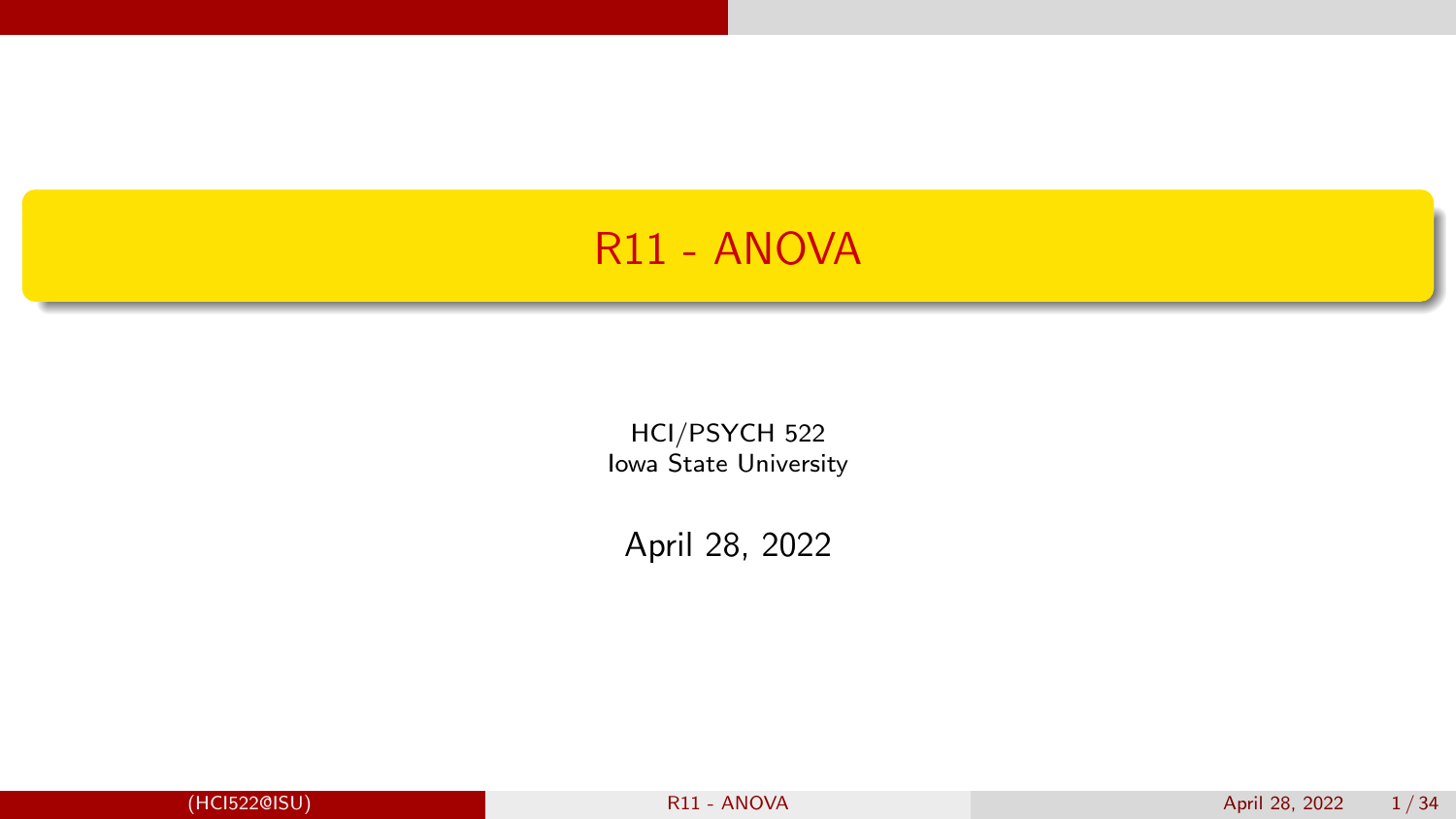# **Outline**

#### One-way ANOVA

- Mouse data
- R code
- Model
- **•** Mouse analysis
- Bias in jury selection
- Two-way ANOVA
	- Seaweed grazer data
	- R code
	- Model
	- Seaweed grazer analysis
	- Pygmalion effect
- **•** Summary
- **•** Three-way ANOVA
	- **o** Interactions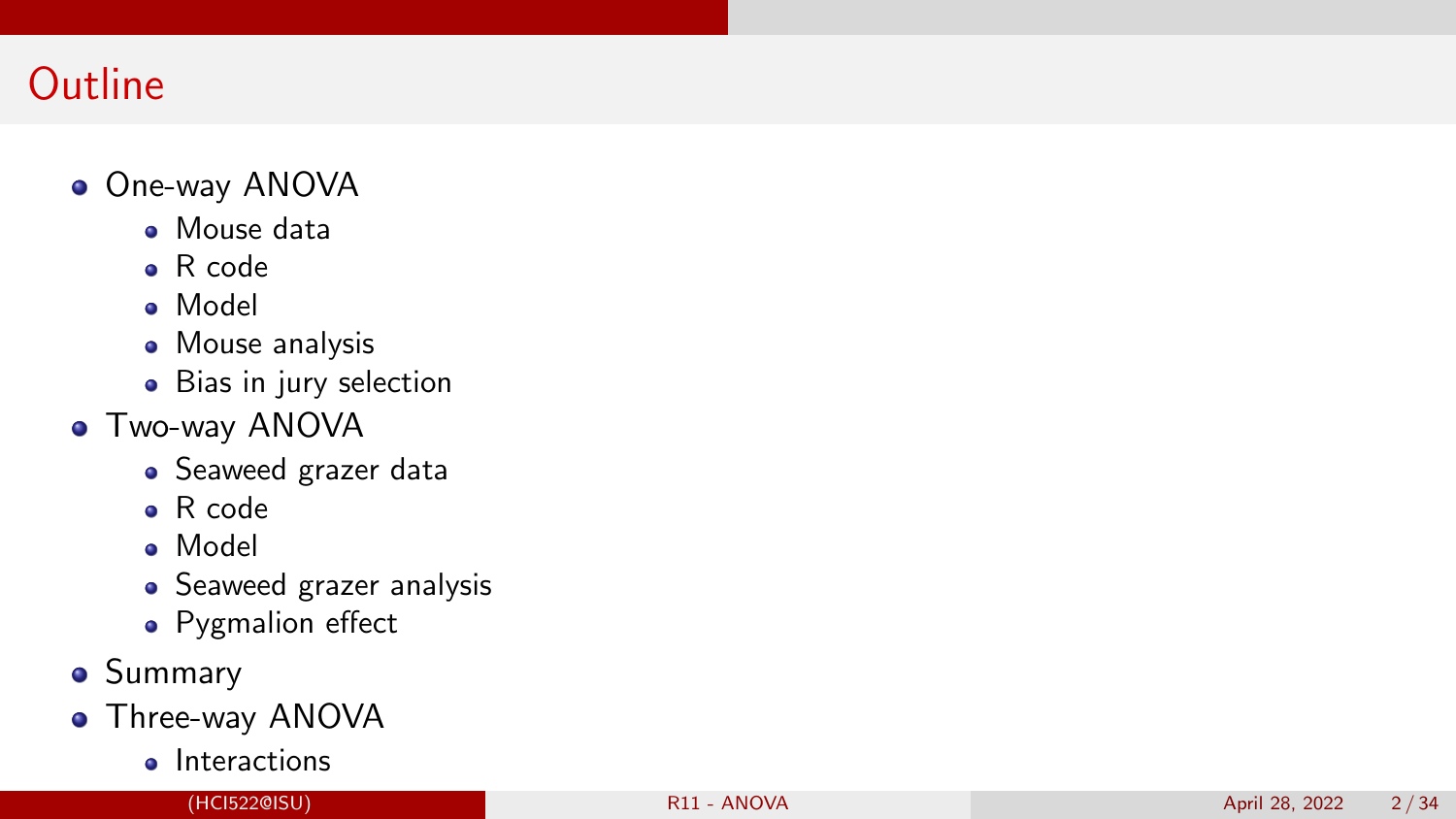#### <span id="page-2-0"></span>Mouse dataset

```
mouse <- read csv('mouse.csv') %>%
 mutate(Mouse = factor(Mouse),
       Mouse = relevel(Mouse, ref="Dell"))
head(mouse)
# # # A tibble: 6 x 2<br># # Skill MouseSkill Mouse
## <dbl> <fct>
## 1 35.5 Dell
## 2 35.4 Dell
## 3 34.9 Dell
## 4 34.8 Dell
## 5 33.8 Dell
## 6 33.5 Dell
summary(mouse)
## Skill Mouse
   Min. : 6.4## 1st Qu.:31.8 Basilisk (Wired) :57
## Median :39.5 Mamba (Wired) :71
## Mean :38.8 Mamba (Wireless)
## 3rd Qu.:46.9 Viper (Wired, light):60
## Max. :54.6 Viper (Wired) :56
```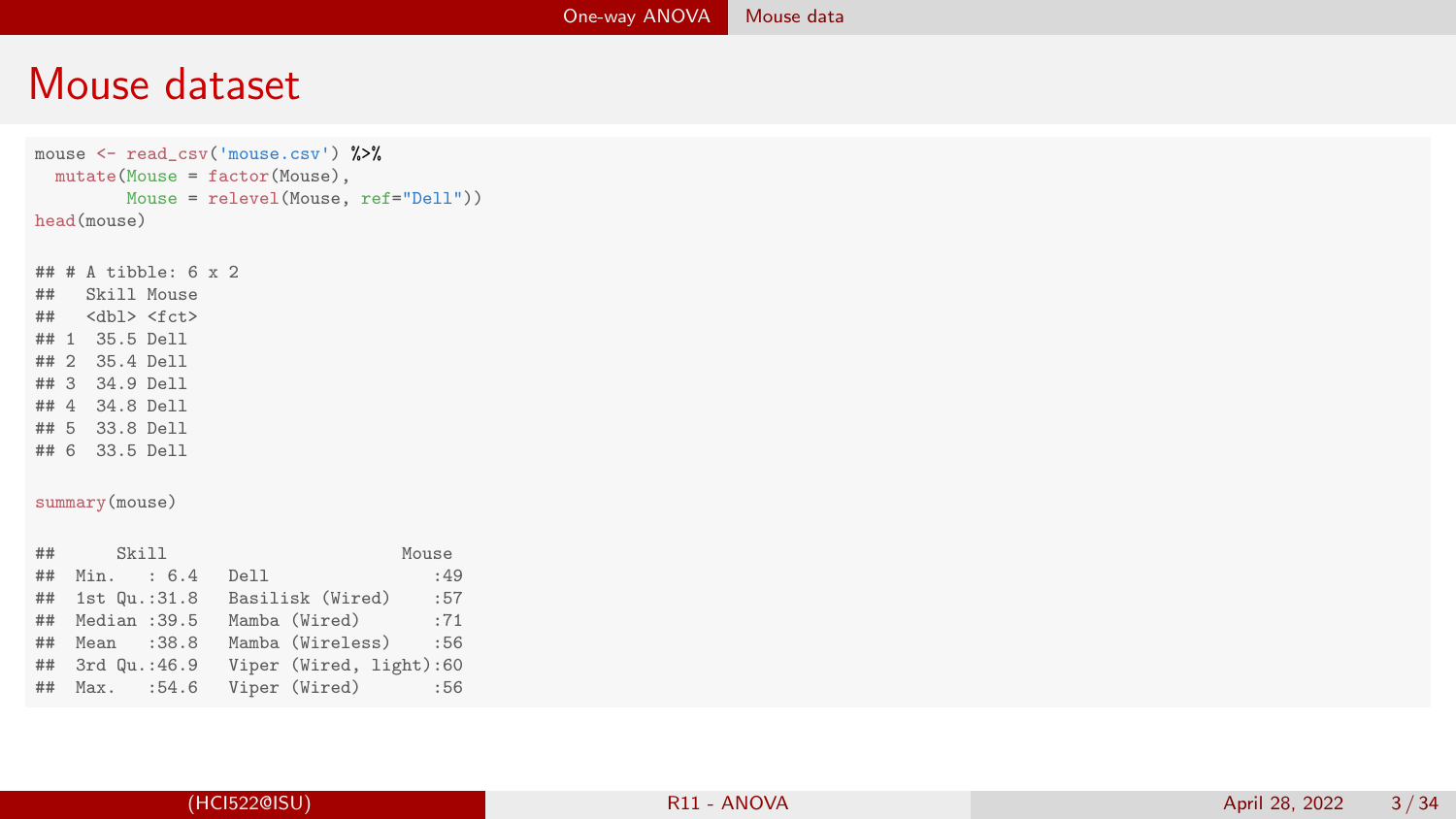## Mouse graphically

 $ggplot(mouse, aes(x = Mouse, y = Skill)) + geom_jitter(width=0.1)$ 

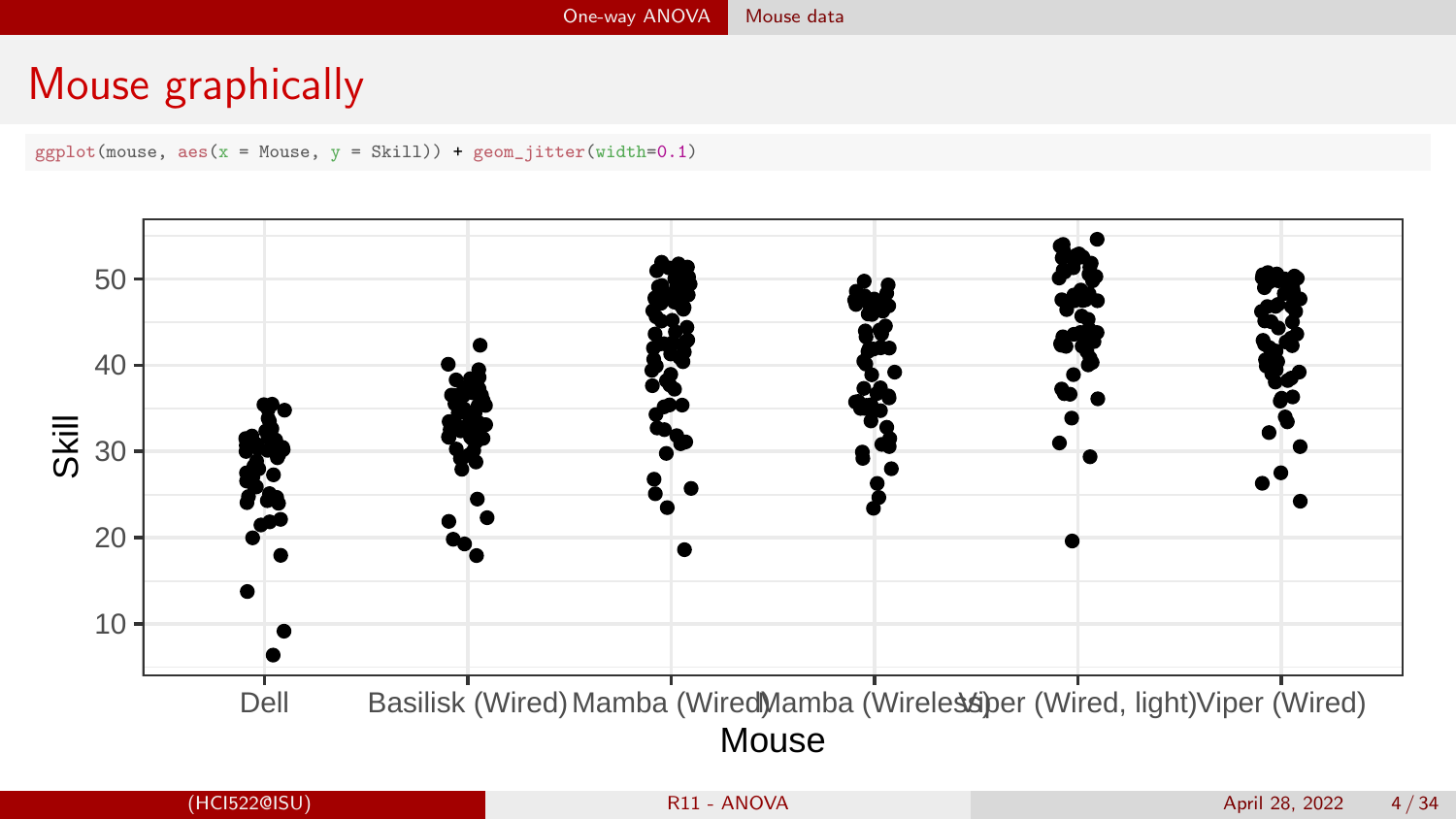#### Regression model

m <- lm(Skill ~ Mouse, data = mouse) summary(m) ##  $##$  Call: ## lm(formula = Skill ~ Mouse, data = mouse) ## ## Residuals: 10 Median 30 Max ## -25.5167 -3.3857 0.8143 5.1833 10.0143 ## ## Coefficients: ## Estimate Std. Error t value Pr(>|t|)  $0.954$   $28.722$  <  $2e-16$  \*\*\* ## MouseBasilisk (Wired) 5.289 1.301 4.065 5.95e-05 \*\*\*  $1.240$   $12.009$  <  $2e-16$  \*\*\*<br> $1.306$   $9.403$  <  $2e-16$  \*\*\* ## MouseMamba (Wireless) 12.284 ## MouseViper (Wired, light) 17.715 1.286 13.776 < 2e-16 \*\*\*  $1.306$   $11.852$  < 2e-16 \*\*\* ## --- ## Signif. codes: 0 '\*\*\*' 0.001 '\*\*' 0.01 '\*' 0.05 '.' 0.1 ' ' 1 ## ## Residual standard error: 6.678 on 343 degrees of freedom ## Multiple R-squared: 0.4543,Adjusted R-squared: 0.4463 ## F-statistic: 57.1 on 5 and 343 DF, p-value: < 2.2e-16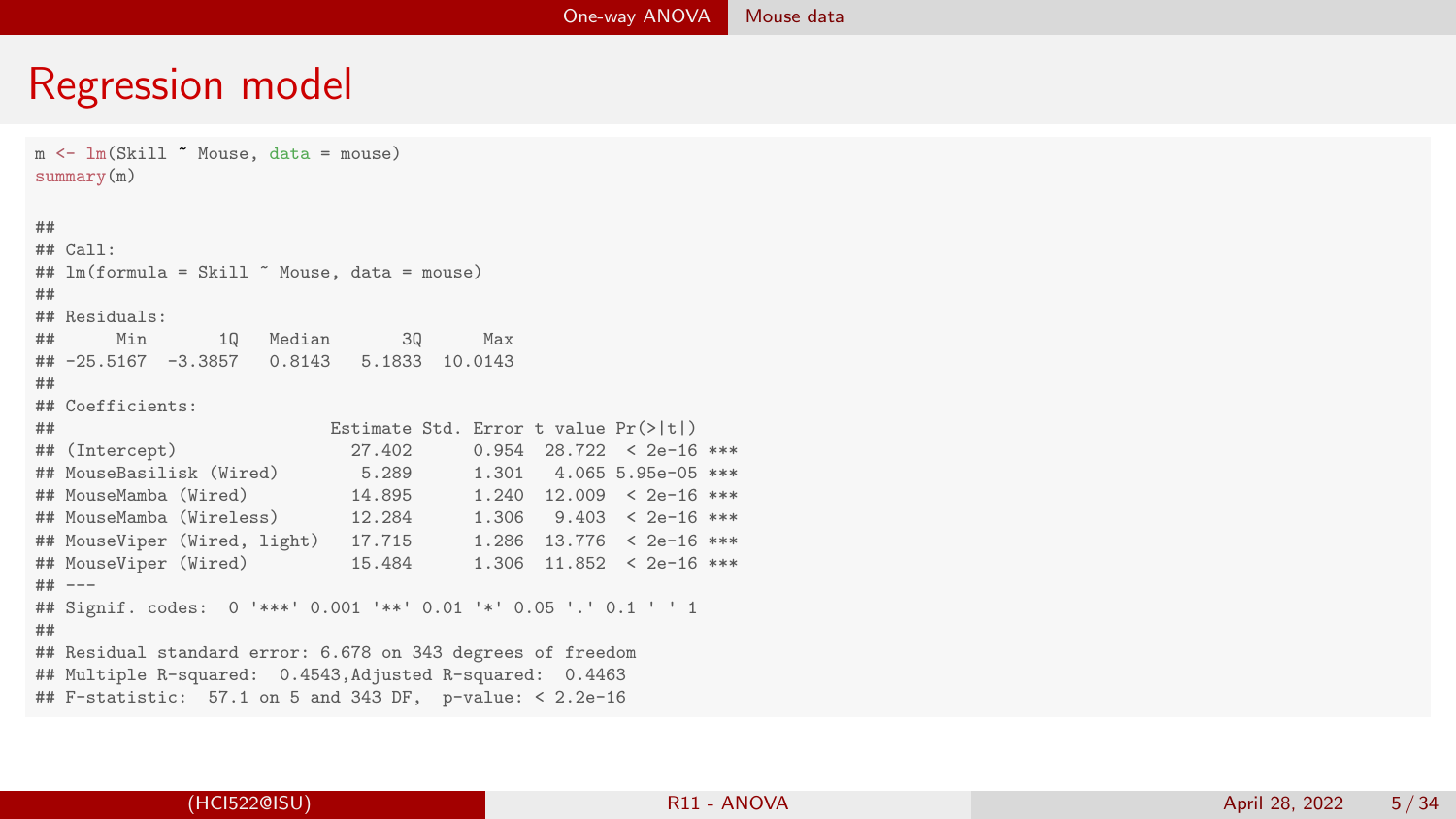### Confidence/credible intervals

#### coef(m)

| ##<br>##<br>## | (Intercept)<br>27.402041<br>## MouseViper (Wired, light) MouseViper (Wired)<br>17.714626 | MouseBasilisk (Wired)<br>5.289187<br>15.483673 | 14.895142 | MouseMamba (Wired) MouseMamba (Wireless)<br>12.283673 |
|----------------|------------------------------------------------------------------------------------------|------------------------------------------------|-----------|-------------------------------------------------------|
|                | confint(m)                                                                               |                                                |           |                                                       |
| ##             |                                                                                          | $2.5 \%$ 97.5 %                                |           |                                                       |
|                | ## (Intercept)                                                                           | 25.525547 29.278535                            |           |                                                       |
|                | ## MouseBasilisk (Wired) 2.730232 7.848142                                               |                                                |           |                                                       |
|                | ## MouseMamba (Wired) 12.455599 17.334686                                                |                                                |           |                                                       |
|                | ## MouseMamba (Wireless) 9.714178 14.853169                                              |                                                |           |                                                       |
|                | ## MouseViper (Wired, light) 15.185417 20.243835                                         |                                                |           |                                                       |
|                | ## MouseViper (Wired) 12.914178 18.053169                                                |                                                |           |                                                       |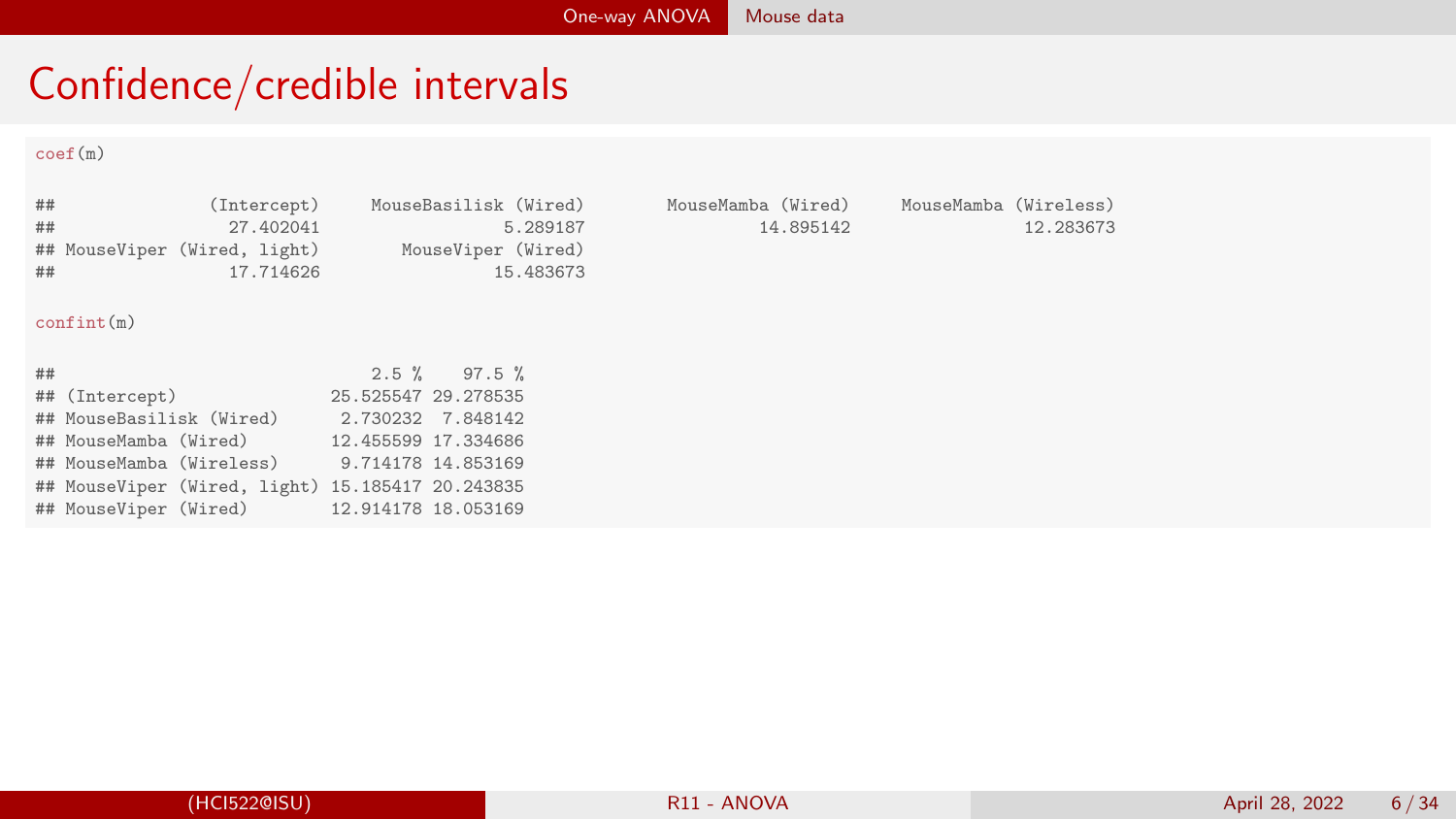#### Regression model

em <- emmeans(m, pairwise ~ Mouse, adjust = "none")

```
confint(em)
## $emmeans
## Mouse emmean SE df lower.CL upper.CL
## Dell 27.4 0.954 343 25.5 29.3
## Basilisk (Wired) 32.7 0.885 343 31.0 34.4
## Mamba (Wired) 42.3 0.793 343 40.7 43.9
## Mamba (Wireless) 39.7 0.892 343 37.9 41.4
## Viper (Wired, light) 45.1 0.862 343 43.4 46.8
## Viper (Wired) 42.9 0.892 343
##
## Confidence level used: 0.95
##
## $contrasts
## contrast estimate SE df lower.CL upper.CL
## Dell - Basilisk (Wired) -5.289 1.30 343 -7.848 -2.730
## Dell - Mamba (Wired) -14.895 1.24 343 -17.335 -12.456
## Dell - Mamba (Wireless) -12.284 1.31 343 -14.853 -9.714
## Dell - Viper (Wired, light) -17.715 1.29 343 -20.244 -15.185
## Dell - Viper (Wired) -15.484 1.31 343 -18.053 -12.914
## Basilisk (Wired) - Mamba (Wired) -9.606 1.19 343 -11.942 -7.270
\text{\#}\# Basilisk (Wired) - Mamba (Wireless) -6.994 1.26 343 -9.466## Basilisk (Wired) - Viper (Wired, light) -12.425 1.24 343 -14.855 -9.996
## Basilisk (Wired) - Viper (Wired) -10.194 1.26 343 -12.666 -7.723
## Mamba (Wired) - Mamba (Wireless)
## Mamba (Wired) - Viper (Wired, light) -2.819 1.17 343 -5.123 -0.516
## Mamba (Wired) - Viper (Wired) -0.589 1.19 343 -2.936 1.759
## Mamba (Wireless) - Viper (Wired, light) -5.431 1.24 343 -7.872 -2.990
## Mamba (Wireless) - Viper (Wired) -3.200 1.26 343 -5.682 -0.718
```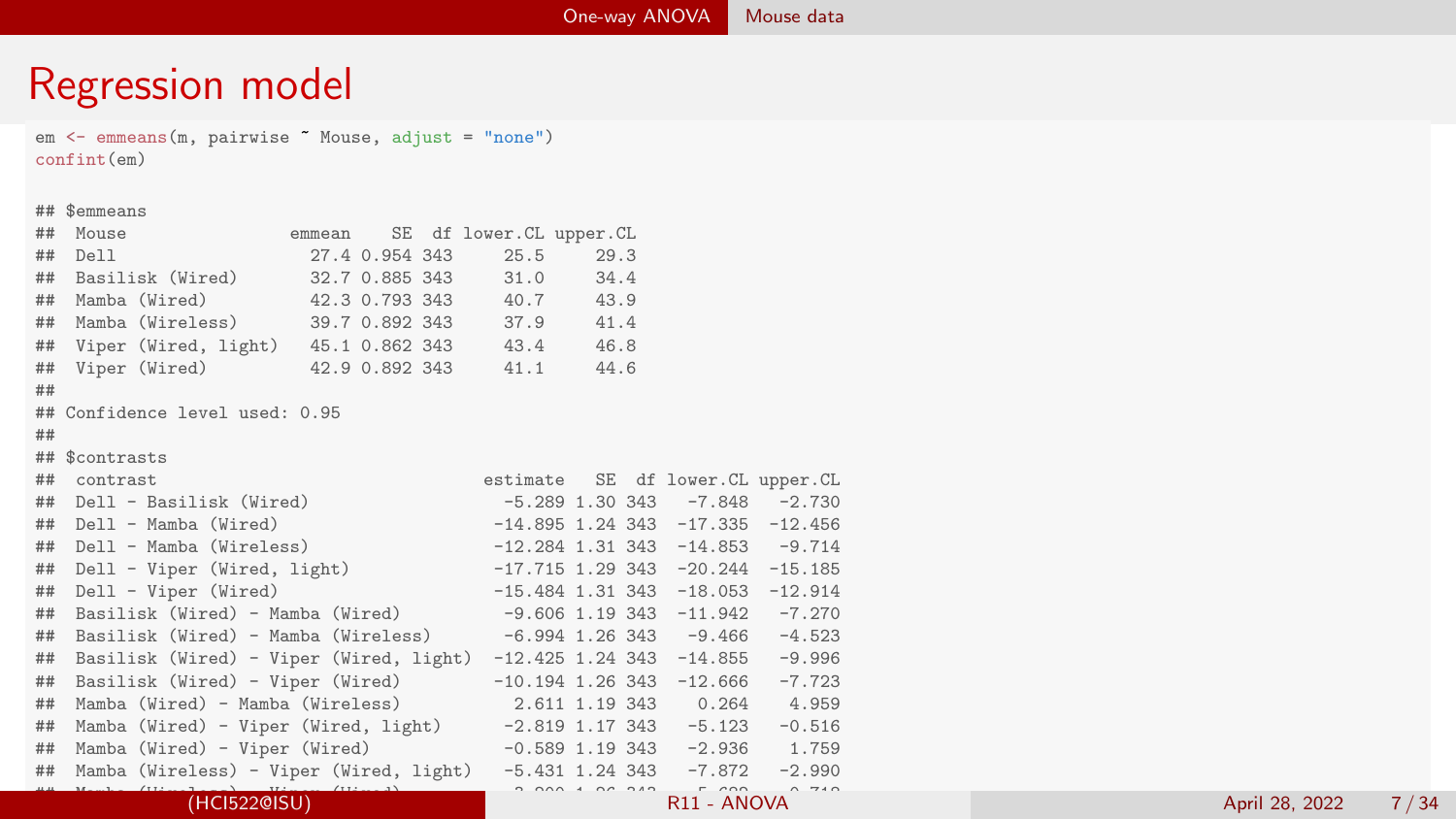### Regression model

```
summary(m)
##
## Call:
## lm(formula = Skill ~ Mouse, data = mouse)
##
## Residuals:
## Min 1Q Median 3Q Max
## -25.5167 -3.3857 0.8143 5.1833 10.0143
##
## Coefficients:
## Estimate Std. Error t value Pr(>|t|)
                            27.402 0.954 28.722 < 2e-16 ***<br>5.289 1.301 4.065 5.95e-05 ***
## MouseBasilisk (Wired)
## MouseMamba (Wired) 14.895 1.240 12.009 < 2e-16 ***
## MouseMamba (Wireless) 12.284 1.306 9.403 < 2e-16 ***
## MouseViper (Wired, light) 17.715
## MouseViper (Wired) 15.484 1.306 11.852 < 2e-16 ***
## ---
## Signif. codes: 0 '***' 0.001 '**' 0.01 '*' 0.05 '.' 0.1 ' ' 1
##
## Residual standard error: 6.678 on 343 degrees of freedom
## Multiple R-squared: 0.4543,Adjusted R-squared: 0.4463
## F-statistic: 57.1 on 5 and 343 DF, p-value: < 2.2e-16
```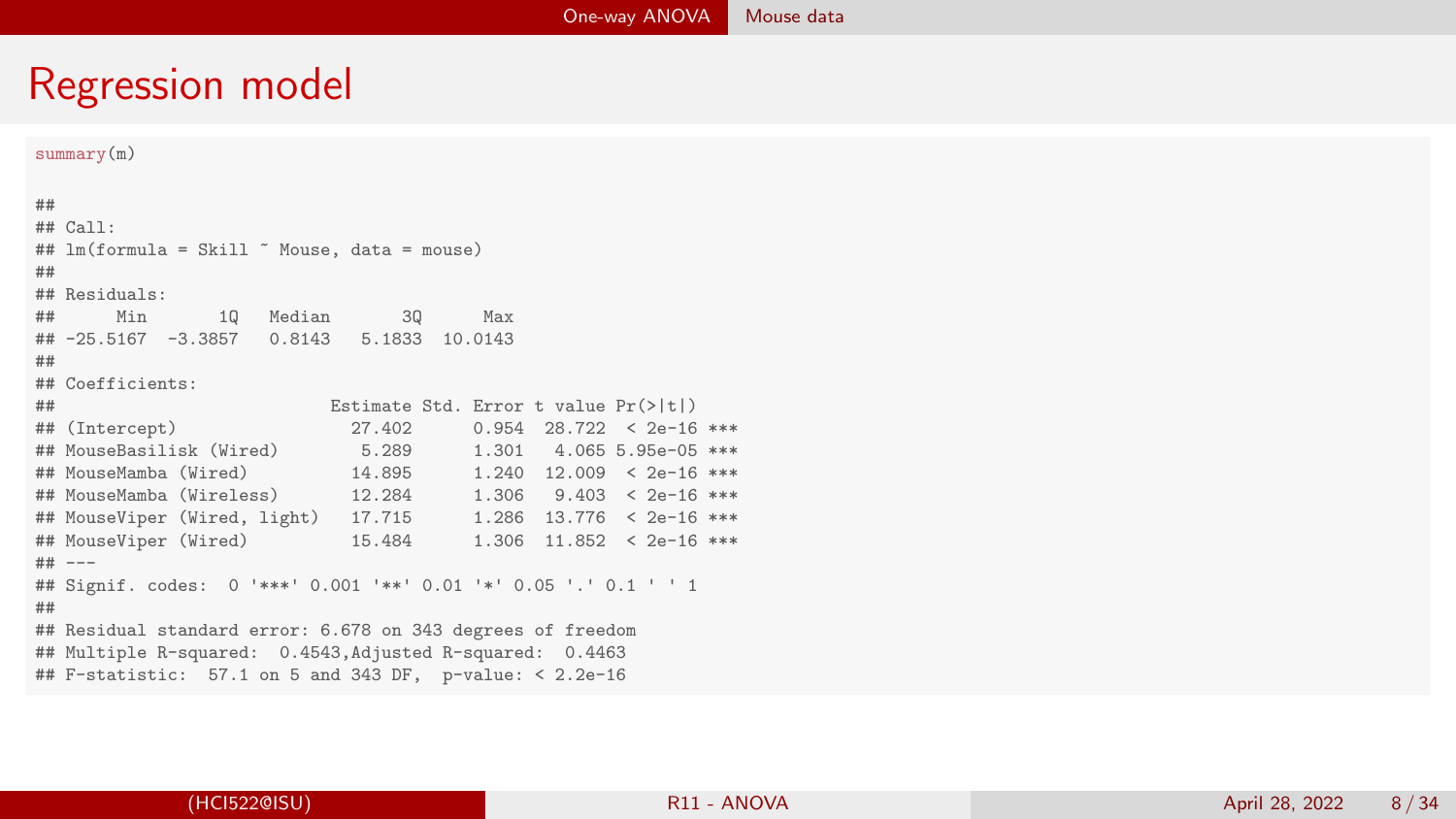# <span id="page-8-0"></span>Analysis of variance (ANOVA)

anova(m)

## Analysis of Variance Table ## ## Response: Skill ## Df Sum Sq Mean Sq F value Pr(>F) ## Mouse 5 12734 2546.8 57.104 < 2.2e-16 \*\*\* ## Residuals 343 15297 44.6 ## --- ## Signif. codes: 0 '\*\*\*' 0.001 '\*\*' 0.01 '\*' 0.05 '.' 0.1 ' ' 1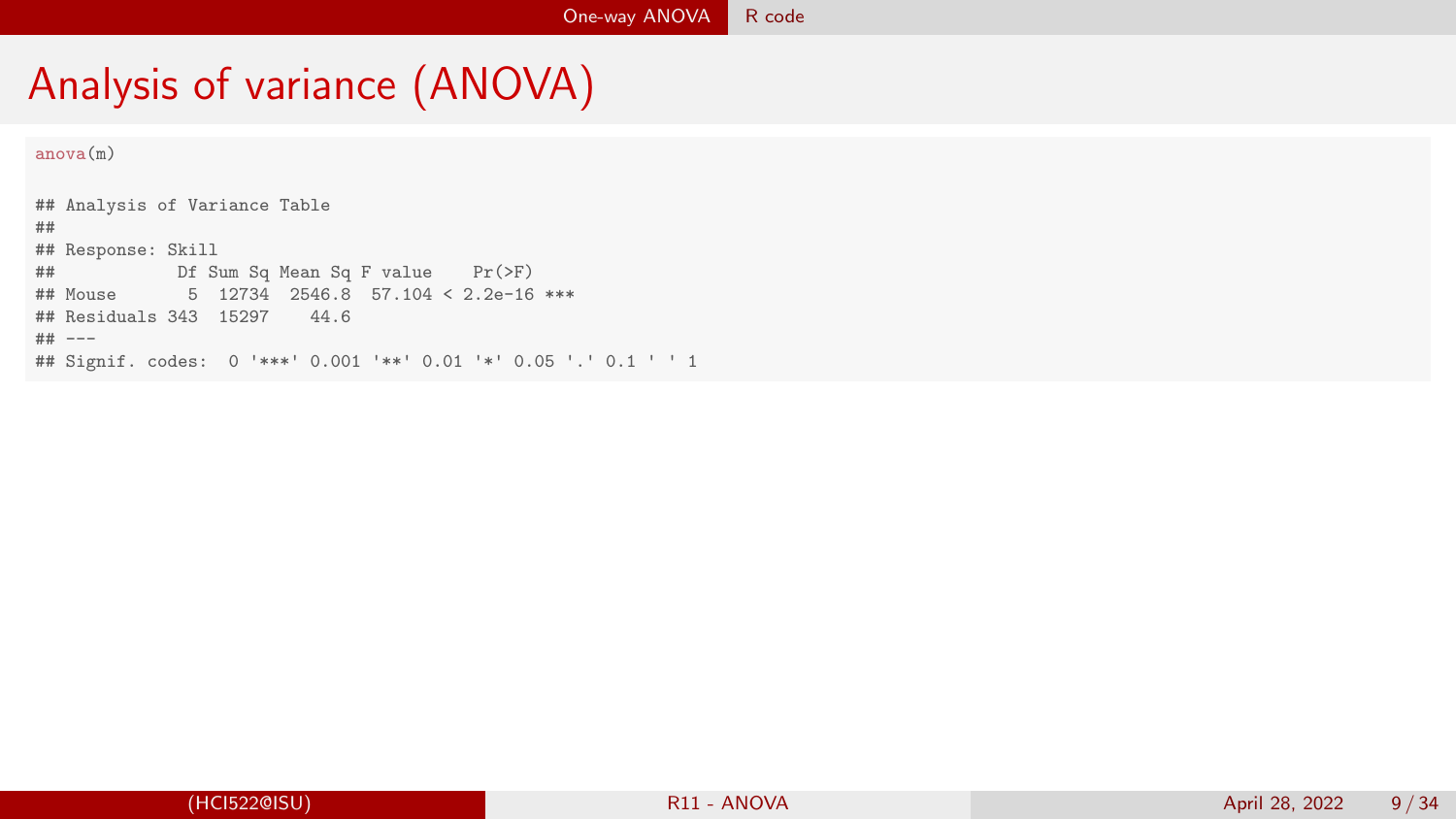# Analysis of variance (ANOVA)

anova(m)

## Analysis of Variance Table ## ## Response: Skill ## Df Sum Sq Mean Sq F value Pr(>F) ## Mouse 5 12734 2546.8 57.104 < 2.2e-16 \*\*\* ## Residuals 343 15297 44.6 ## --- ## Signif. codes: 0 '\*\*\*' 0.001 '\*\*' 0.01 '\*' 0.05 '.' 0.1 ' ' 1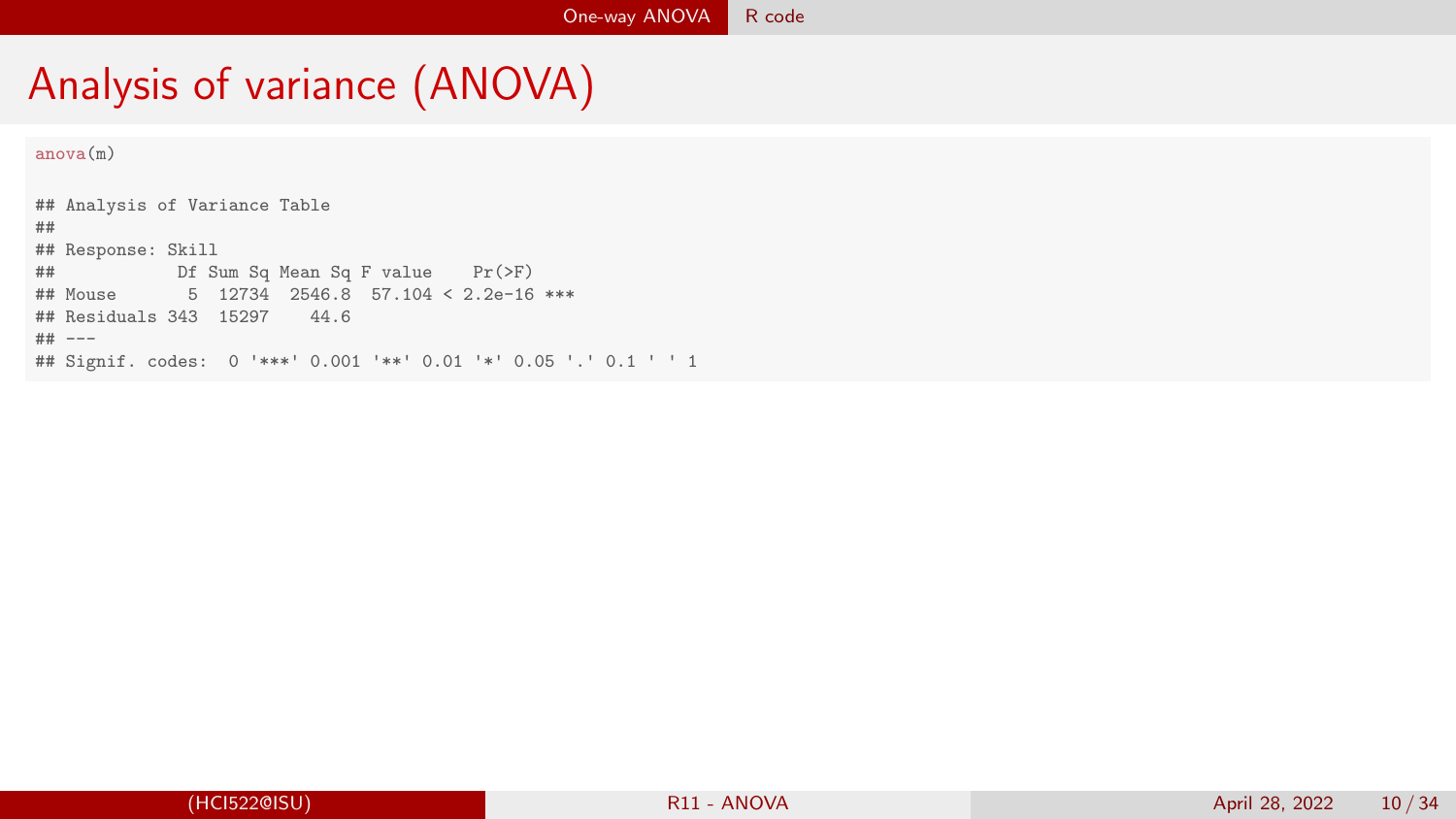# <span id="page-10-0"></span>ANOVA F-test: Comparison of models

Regression model with categorical variable:

$$
Y_i \stackrel{ind}{\sim} N(\beta_0 + \beta_1 X_{i,1} + \dots + \beta_p X_{i,p}, \sigma^2)
$$

where  $\beta_p$ ,  $p > 0$  is the difference between mean response in the reference level compared to the level associated with the  $p$ th level

F-test:

- Reduced model: no categorical variable  $\beta_1 = \cdots = \beta_n = 0$
- Full model: with categorical variable (see above)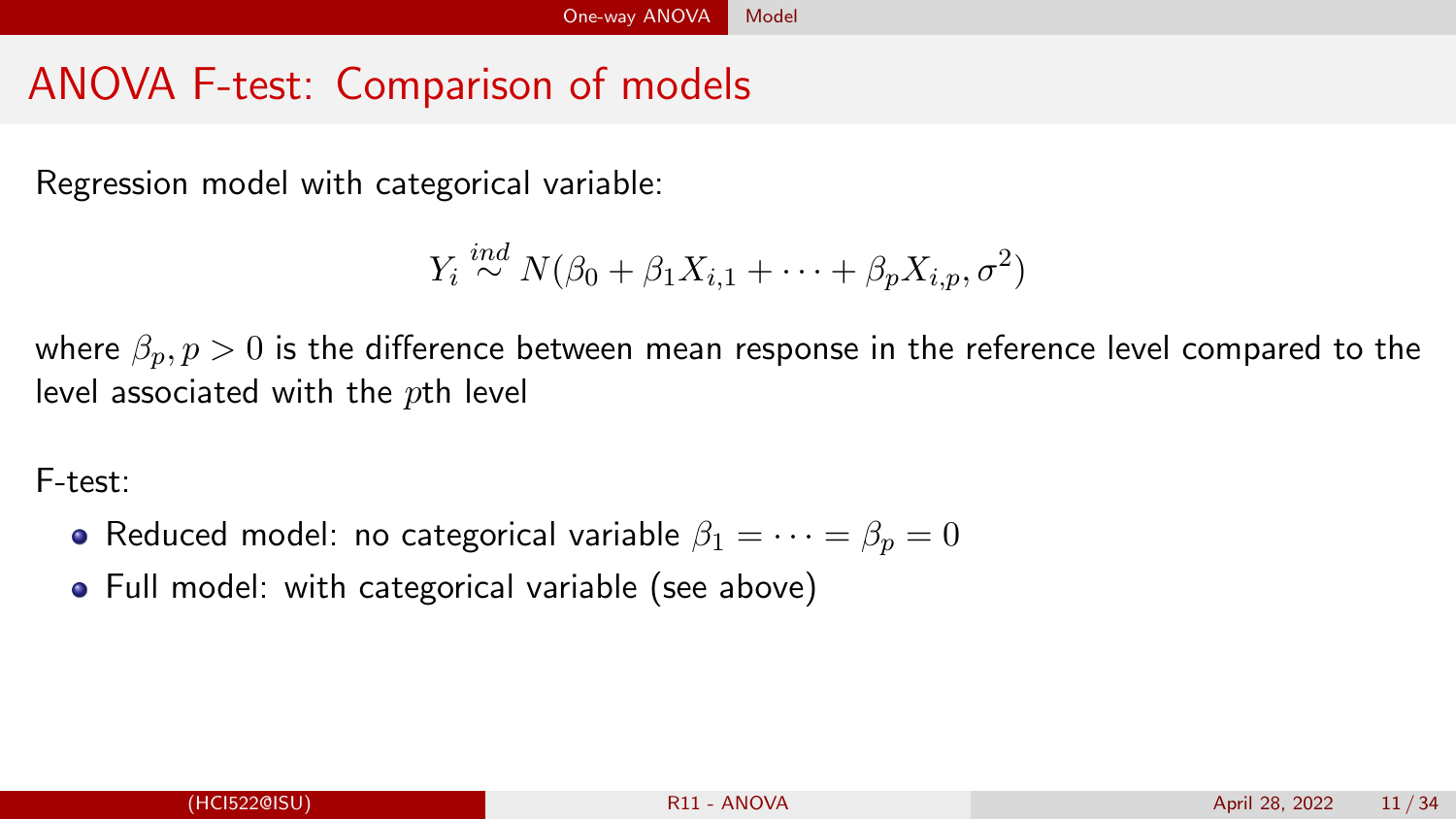### <span id="page-11-0"></span>ANOVA F-test: Summary

```
anova(m)
```
## Analysis of Variance Table ## ## Response: Skill ## Df Sum Sq Mean Sq F value Pr(>F)  $5$  12734 2546.8 57.104 < 2.2e-16 \*\*\* ## Residuals 343 15297 44.6 ## --- ## Signif. codes: 0 '\*\*\*' 0.001 '\*\*' 0.01 '\*' 0.05 '.' 0.1 ' ' 1

There is evidence of a difference in mean player skill using different mice  $(F_{5,343} = 57, p \approx 0)$ .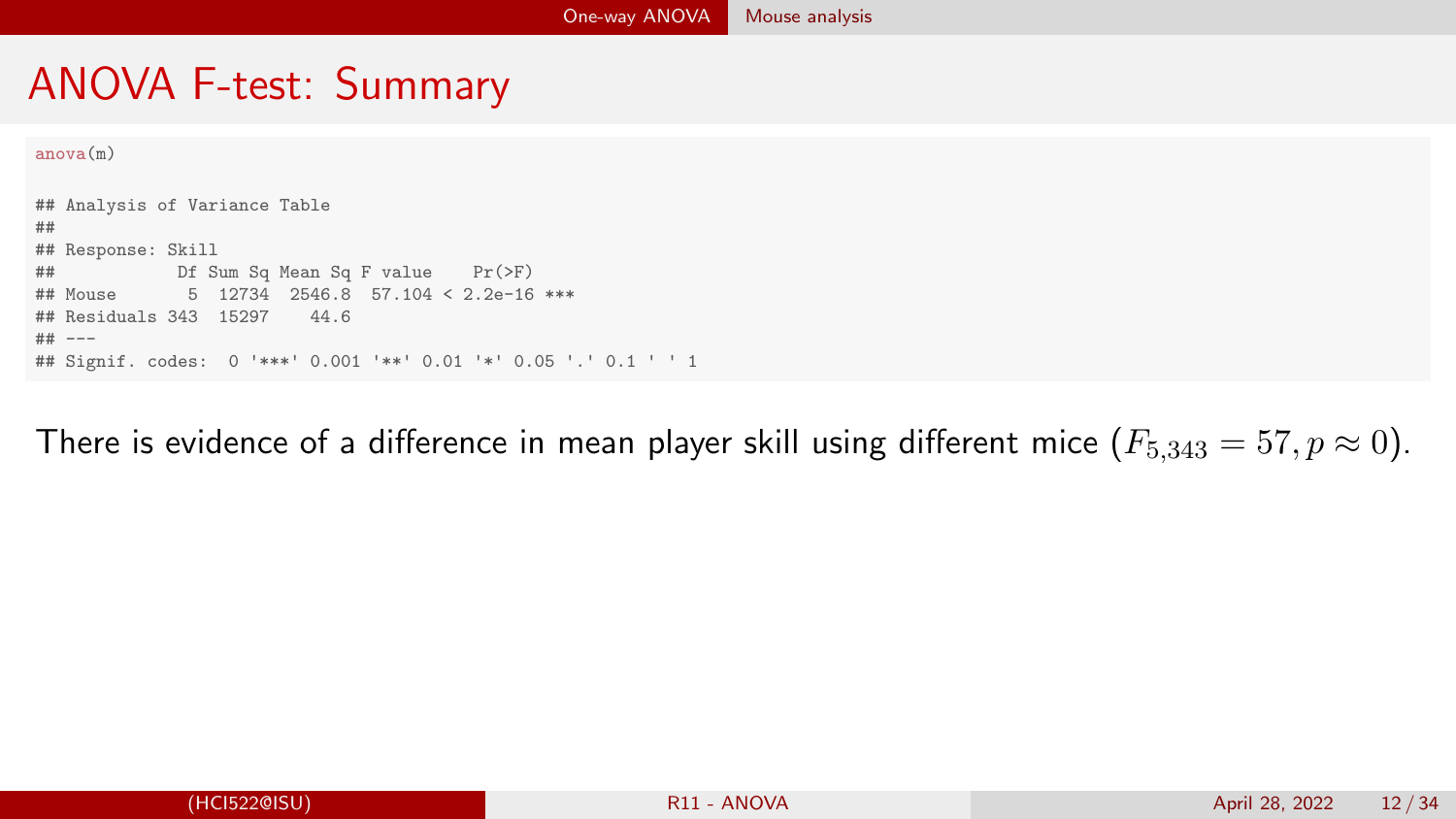## YouTube videos

#### (hyperlinks)

#### Playlists:

- **•** [Probability](https://www.youtube.com/playlist?list=PLFHD4aOUZFp1FxJs9BG5Sbsy6NvCO3Qb1)
- **o** [Inference](https://www.youtube.com/playlist?list=PLFHD4aOUZFp1PZC6SgtuS-ESq4ti1GEFj)
- [Regression](https://www.youtube.com/playlist?list=PLFHD4aOUZFp2xijRVpW7ucwSbToEAGBzq)
	- [One-way ANOVA](https://www.youtube.com/watch?v=1qzlZlm-2Ak&list=PLFHD4aOUZFp2xijRVpW7ucwSbToEAGBzq&index=12&ab_channel=JaradNiemi)
	- [F-tests](https://www.youtube.com/watch?v=GHNgosl97Xw&list=PLFHD4aOUZFp2xijRVpW7ucwSbToEAGBzq&index=13&ab_channel=JaradNiemi)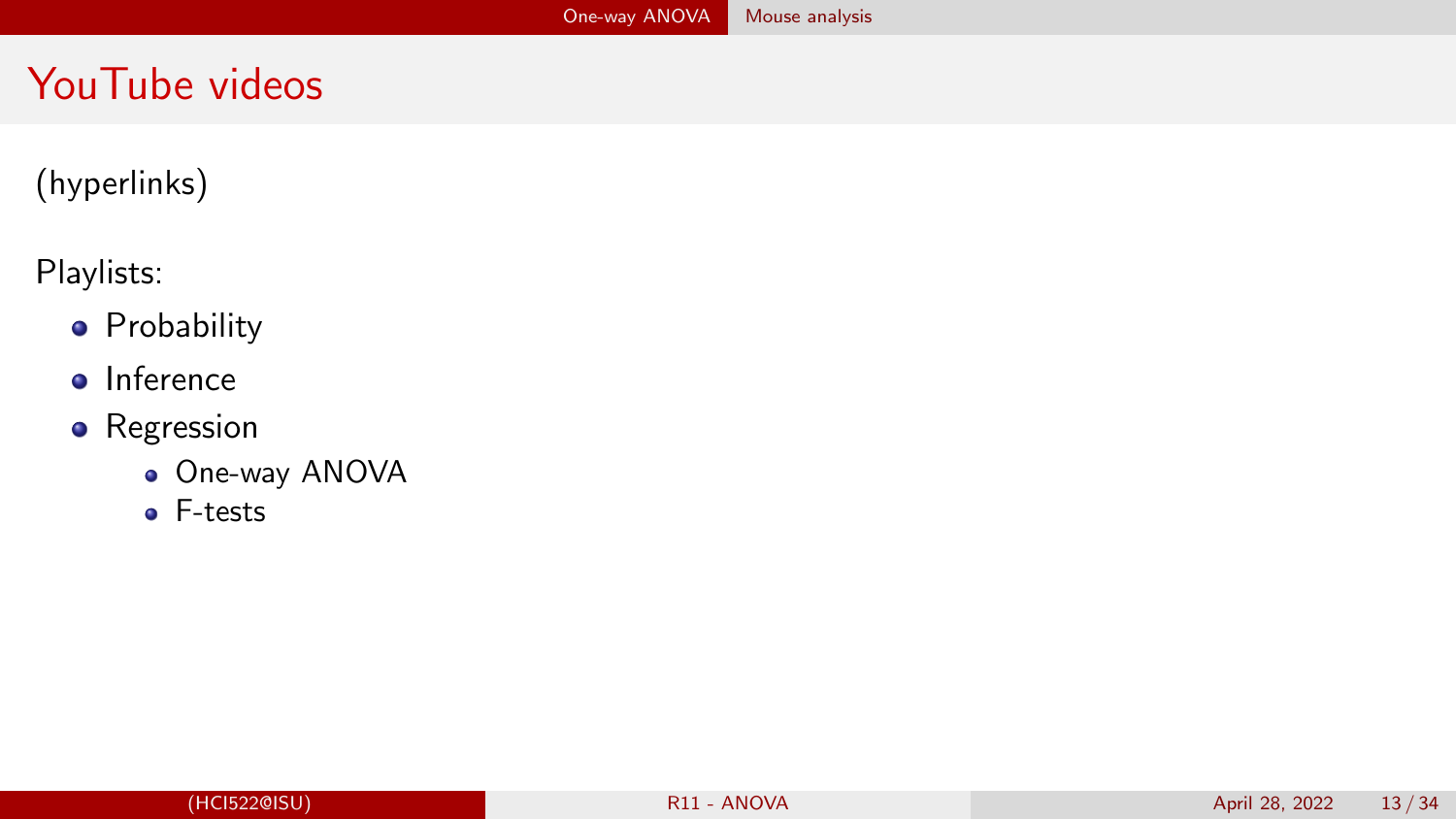#### <span id="page-13-0"></span>Bias in jury selection

case0502 <- Sleuth3::case0502 %>% mutate(Judge = relevel(Judge, ref="Spock's")) head(case0502)

## Percent Judge ## 1 6.4 Spock's ## 2 8.7 Spock's<br>## 3 13.3 Spock's  $## 3$  13.3 Spock's<br> $## 4$  13.6 Spock's ## 4  $13.6$  Spock's<br>## 5  $15.0$  Spock's  $## 5$  15.0 Spock's<br> $## 6$  15.2 Spock's  $15.2$  Spock's

summary(case0502)

| $\#$ # | Percent           |              | Judge     |
|--------|-------------------|--------------|-----------|
| ##     | Min. : 6.40       |              | Spock's:9 |
| ##     | 1st Qu.: 19.95    | A            | :5        |
|        | ## Median : 27.50 | <sub>B</sub> | :6        |
| ##     | Mean : 26.58      | C            | :9        |
|        | ## 3rd Qu.:32.38  | D            | : 2       |
| ##     | Max. : 48.90      | E.           | :6        |
| ##     |                   | F            | : 9       |
|        |                   |              |           |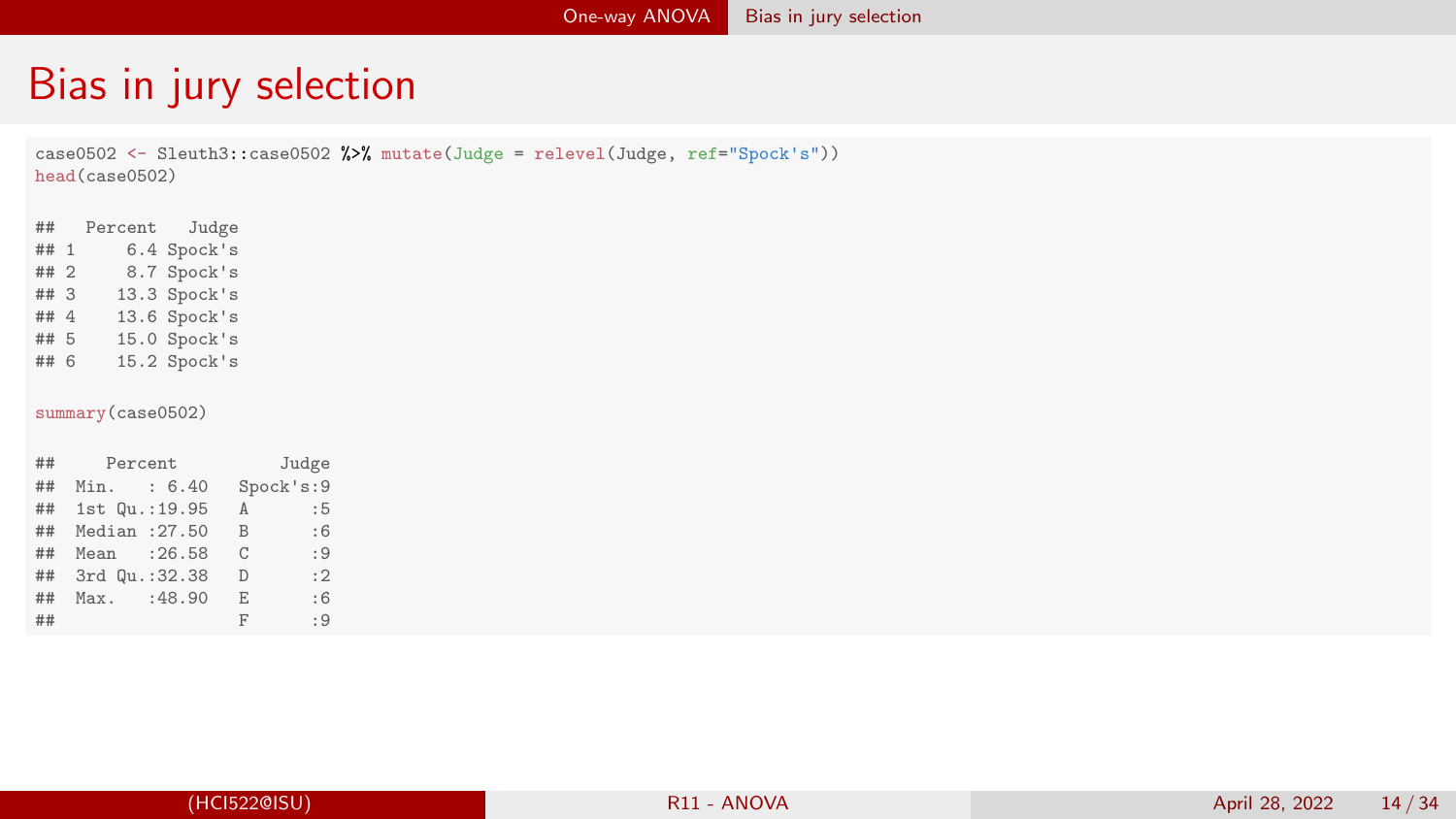### Bias in jury selection - Plot

 $ggplot(case0502, aes(x = Judge, y = Percent)) + geom_jitter(width=0.1)$ 

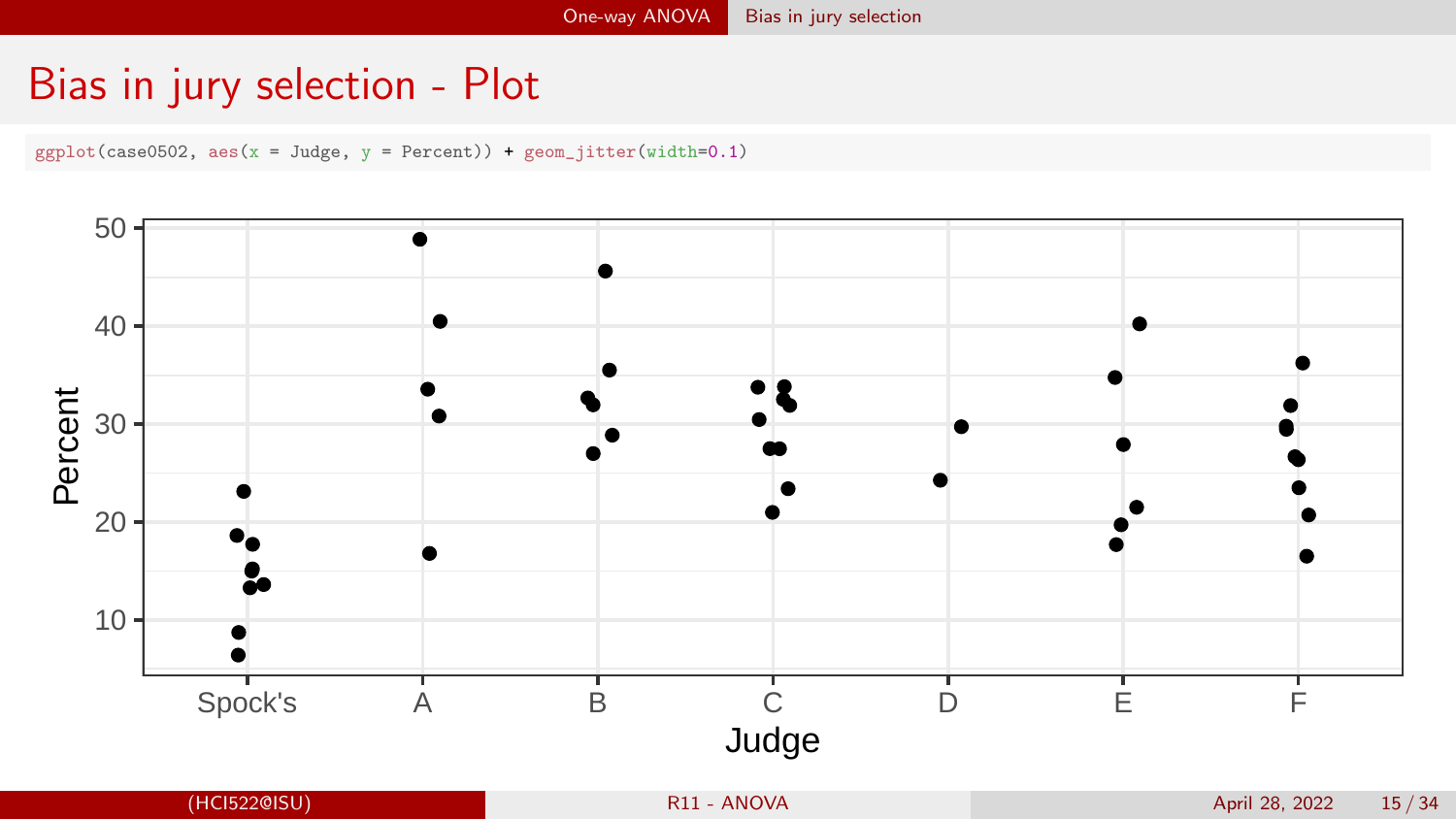### Bias in jury selection - One-way ANOVA

```
m <- lm(Percent \tilde{a} Judge, data = case0502)
anova(m)
## Analysis of Variance Table
##
## Response: Percent
## Df Sum Sq Mean Sq F value Pr(>F)
## Judge 6 1927.1 321.18 6.7184 6.096e-05 ***
## Residuals 39 1864.5 47.81
## ---
## Signif. codes: 0 '***' 0.001 '**' 0.01 '*' 0.05 '.' 0.1 ' ' 1
```
Manuscript statement: There is evidence of a difference in mean percent women on juries amongst the judges  $(F_{6,39} = 7, p \approx 0)$ .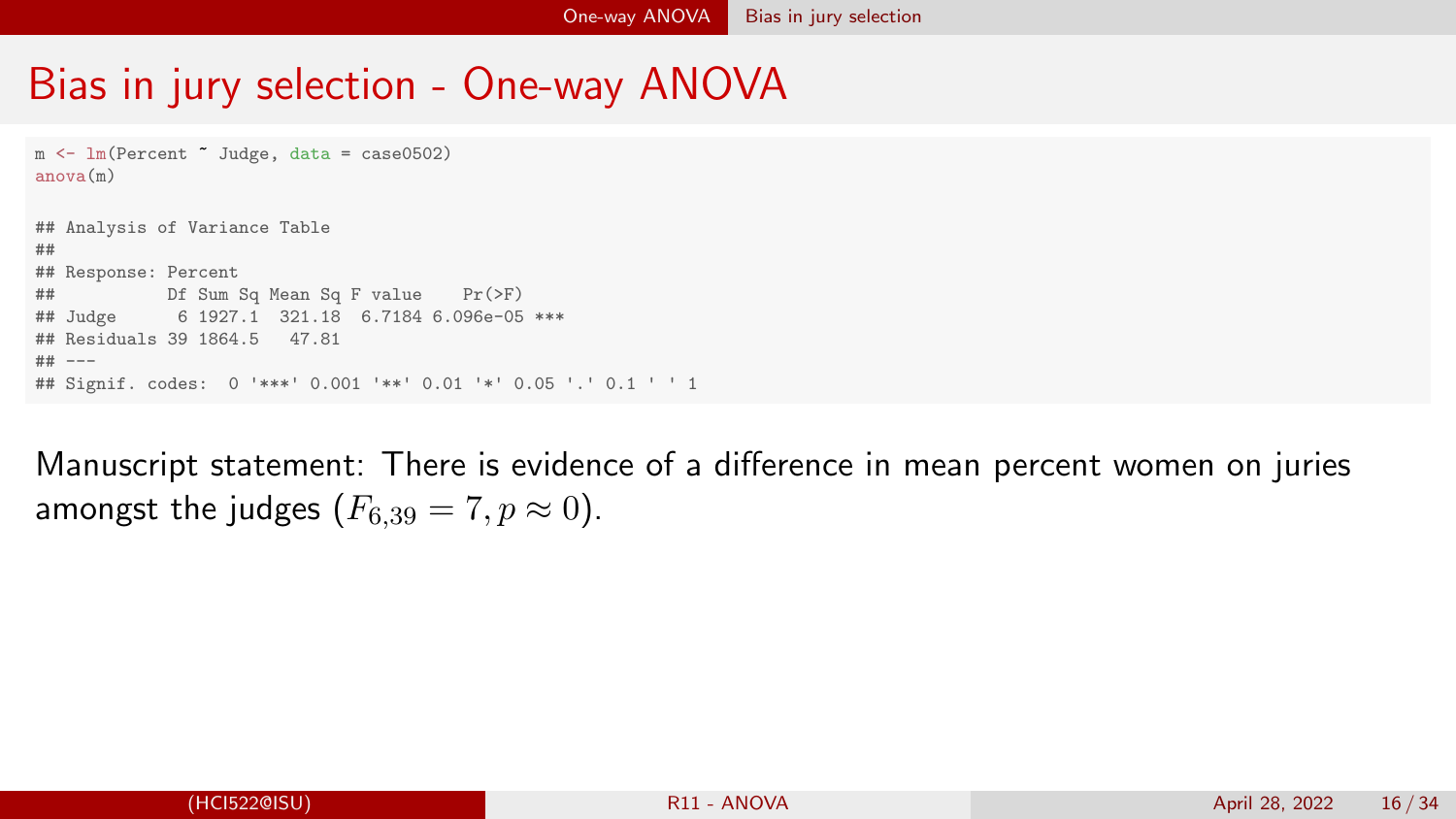#### Bias in jury selection - Model summary

```
##
## Call:
## lm(formula = Percent ~ Judge, data = case0502)
##
## Residuals:
## Min 1Q Median 3Q Max
## -17.320 -4.367 -0.250 3.319 14.780
##
## Coefficients:
## Estimate Std. Error t value Pr(>|t|)
## (Intercept) 14.622<br>## JudgeA 19.498
                         3.857 5.056 1.05e-05 ***
## JudgeB 18.994 3.644 5.212 6.39e-06 ***
## JudgeC 14.478 3.259 4.442 7.15e-05 ***
          12.378 5.405 2.290 0.027513 *
## JudgeE 12.344 3.644 3.388 0.001623 **
                         3.259 3.736 0.000597 ***
## ---
## Signif. codes: 0 '***' 0.001 '**' 0.01 '*' 0.05 '.' 0.1 ' ' 1
##
## Residual standard error: 6.914 on 39 degrees of freedom
## Multiple R-squared: 0.5083,Adjusted R-squared: 0.4326
## F-statistic: 6.718 on 6 and 39 DF, p-value: 6.096e-05
```
summary(m)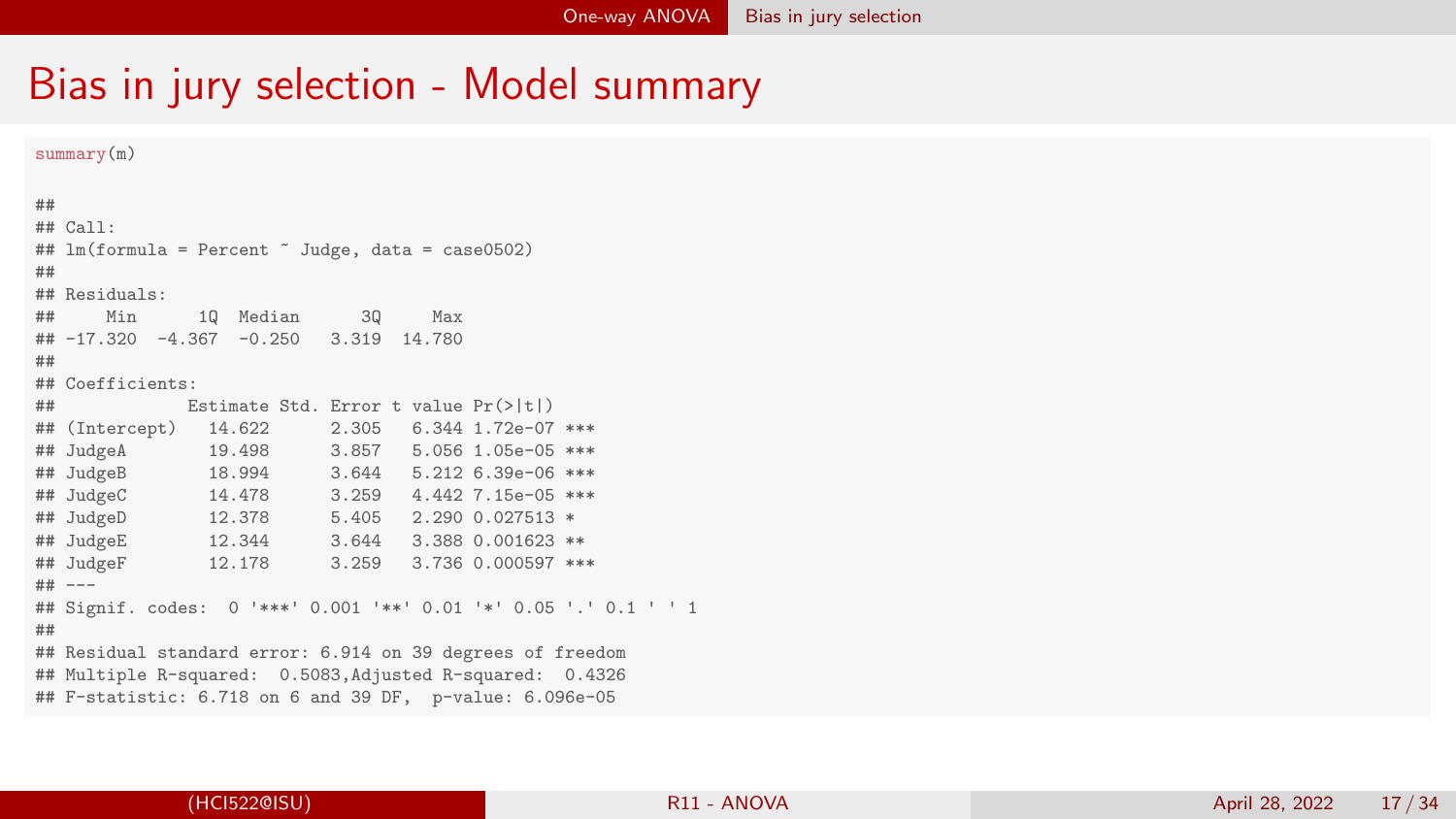### Bias in jury selection - Treatment vs Control

```
em <- emmeans(m, trt.vs.ctrl ~ Judge, adjust = "none")
confint(em)
```
#### ## \$emmeans ## Judge emmean SE df lower.CL upper.CL ## Spock's 14.6 2.30 39 9.96 19.3 ## A 34.1 3.09 39 27.87 40.4 ## B 33.6 2.82 39 27.91 39.3 ## C 29.1 2.30 39 24.44 33.8 ## D 27.0 4.89 39 17.11 36.9 ## E 27.0 2.82 39 21.26 32.7 26.8 2.30 39 ## ## Confidence level used: 0.95 ## ## \$contrasts ## contrast estimate SE df lower.CL upper.CL ## A - Spock's 19.5 3.86 39 11.70 27.3 ## B - Spock's 19.0 3.64 39 11.62 26.4  $C - Spock's$  14.5 3.26 39 ## D - Spock's 12.4 5.41 39 1.44 23.3 ## E - Spock's 12.3 3.64 39 4.97 19.7  $#$   $F -$  Spock's ## ## Confidence level used: 0.95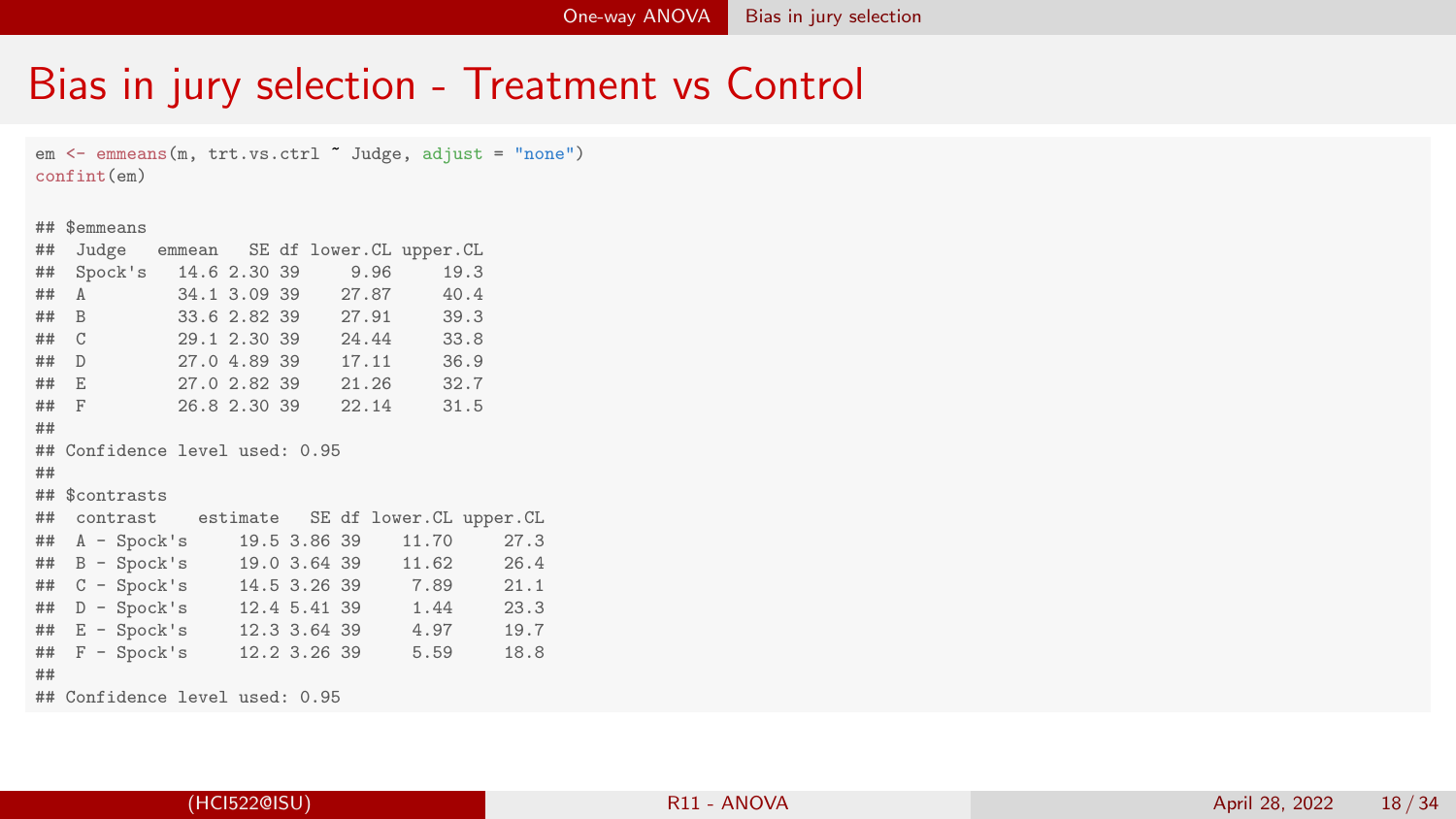# Bias in jury selection - Custom contrast

Average of all other judge's percent women minus Spock's.

```
em <- emmeans(m, ~ Judge)
co \le contrast(em, list('Mean(others) - Spock' = c(-7, rep(1,6))/7))
confint(co)
## contrast estimate SE df lower.CL upper.CL
## Mean(others) - Spock 10.7 2.56 39
##
## Confidence level used: 0.95
```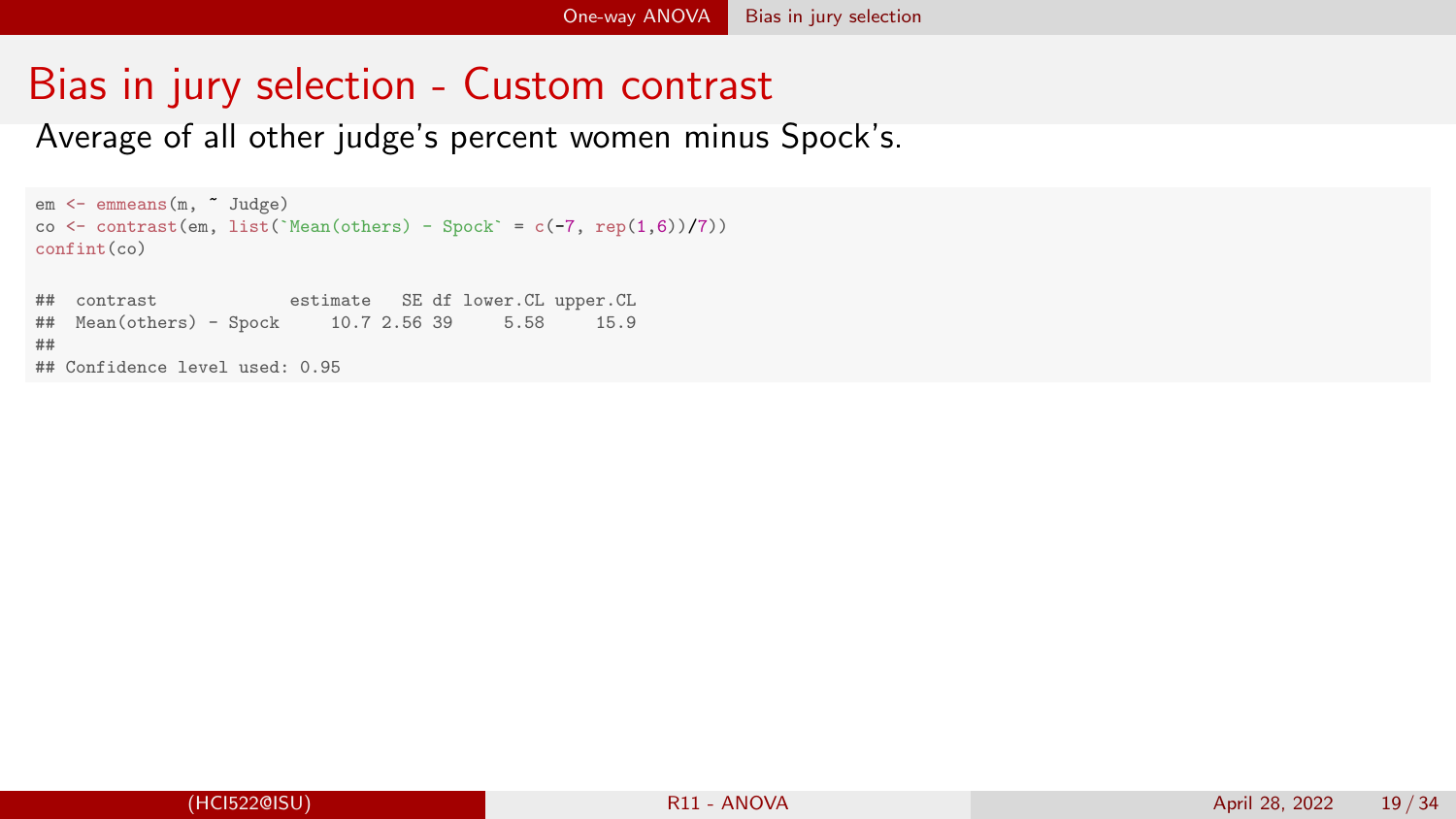<span id="page-19-0"></span>

|      | head(case1301)     |                |                |                   |          |
|------|--------------------|----------------|----------------|-------------------|----------|
| ##   | Cover Block Treat  |                |                |                   |          |
| ## 1 | 14                 | <b>B1</b>      | $\mathbf C$    |                   |          |
| ## 2 | 23                 | B1             | $\rm C$        |                   |          |
| ## 3 | 22                 | B2             | $\mathbf C$    |                   |          |
| ## 4 | 35                 | B2             | $\rm C$        |                   |          |
| ## 5 | 67                 | B <sub>3</sub> | $\mathcal{C}$  |                   |          |
| ## 6 | 82                 | B <sub>3</sub> | $\rm C$        |                   |          |
|      |                    |                |                |                   |          |
|      | summary (case1301) |                |                |                   |          |
|      |                    |                |                |                   |          |
| ##   | Cover              |                |                | Block             | Treat    |
| ##   | Min. : 1.00        |                | <b>B1</b>      | :12               | $C$ : 16 |
| ##   | 1st Qu.: 9.00      |                | B2             | :12               | L : 16   |
| ##   | Median : 22.50     |                | B <sub>3</sub> | :12               | Lf : 16  |
| ##   | Mean : 28.62       |                | <b>B4</b>      | :12               | Lff:16   |
| ##   | 3rd Qu.: 42.25     |                | B <sub>5</sub> | :12               | $f$ :16  |
| ##   | Max.               | :95.00         | B <sub>6</sub> | :12               | fF : 16  |
| ##   |                    |                |                | $(0$ ther $):$ 24 |          |
|      |                    |                |                |                   |          |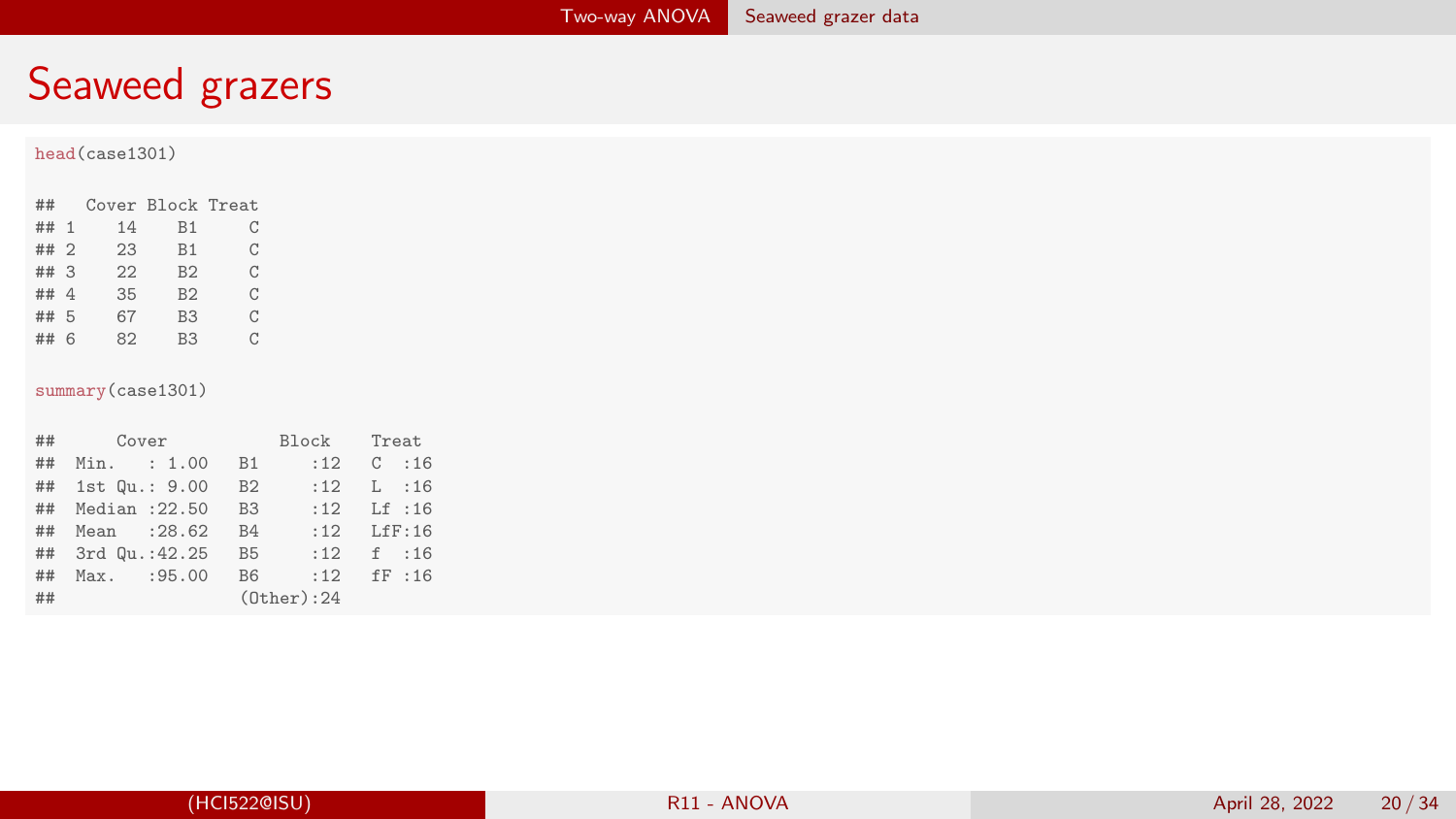$ggplot(case1301, aes(x = Block, y = Cover, shape=Trueat, color=Trueat)) + geom_jitterwidth=0.1, height=0)$ 

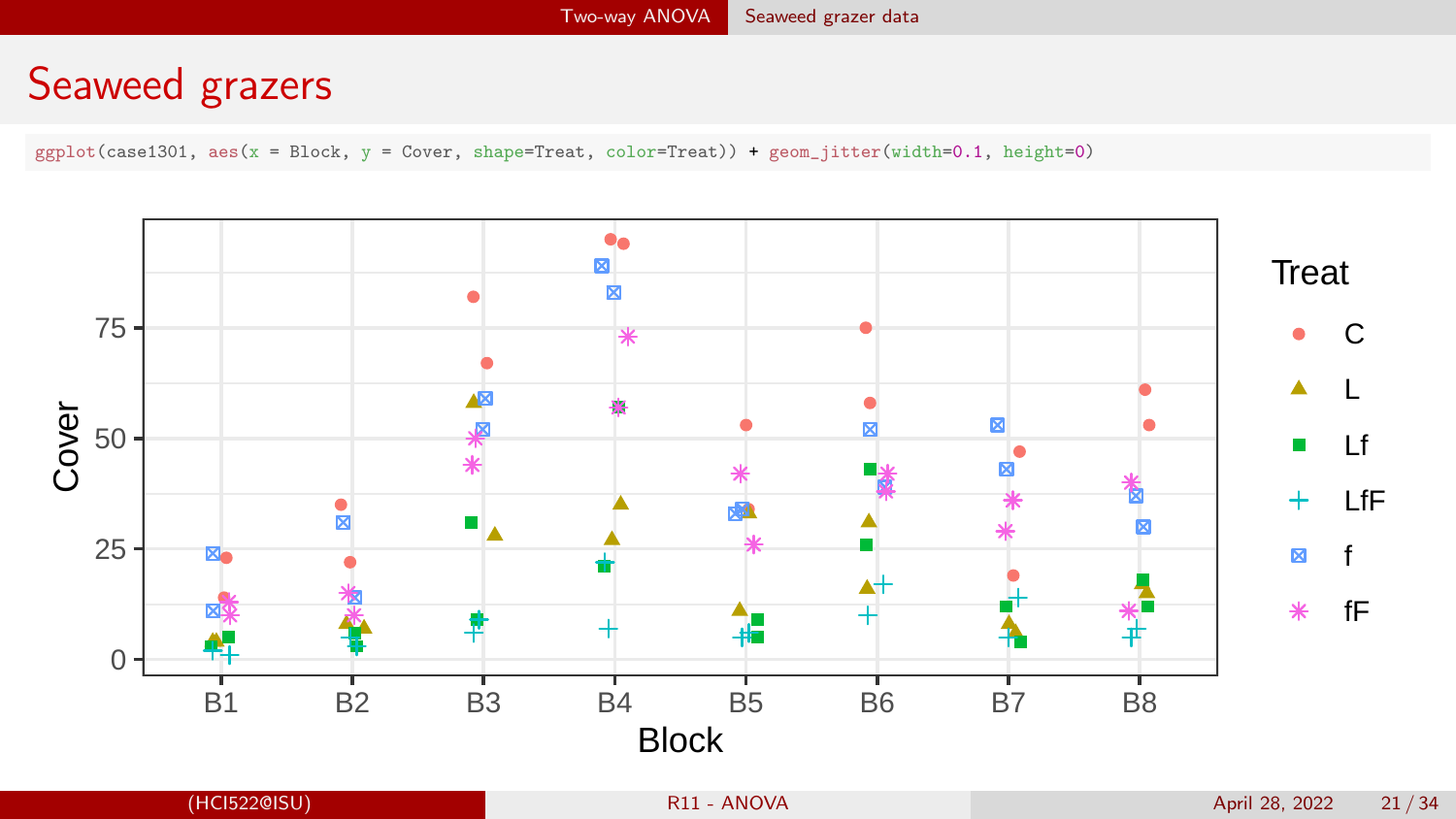```
m <- lm(Cover ~ Block + Treat, data = case1301)
summary(m)
##
## Call:
## lm(formula = Cover ~ Block + Treat, data = case1301)
##
## Residuals:
## Min 1Q Median 3Q Max
## -27.375 -5.812 0.625 5.438 26.125
##
## Coefficients:
## Estimate Std. Error t value Pr(>|t|)
## (Intercept) 32.875 4.217 7.795 1.66e-11 ***
## BlockB2 3.750 4.679 0.801 0.425132
                          4.679 6.786 1.59e-09 ***
## BlockB4 45.500 4.679 9.725 2.32e-15 ***
## BlockB5 14.750 4.679 3.153 0.002253 **
                          4.679 5.931 6.67e-08 ***
## BlockB7 13.500 4.679 2.885 0.004980 **
## BlockB8 16.000 4.679 3.420 0.000974 ***
## TreatL -32.750 4.052 -8.083 4.45e-12 ***
                          4.052 -8.761 1.96e-13 ***
## TreatLfF -44.250 4.052 -10.921 < 2e-16 ***
\text{#} Treatf -9.250 4.052 -2.283 0.024995 \text{*}<br>\text{#} TreatfF -18.500 4.052 -4.566 1.71e-05 \text{*}4.052 -4.566 1.71e-05 ***
## ---
## Signif. codes: 0 '***' 0.001 '**' 0.01 '*' 0.05 '.' 0.1 ' ' 1
##
```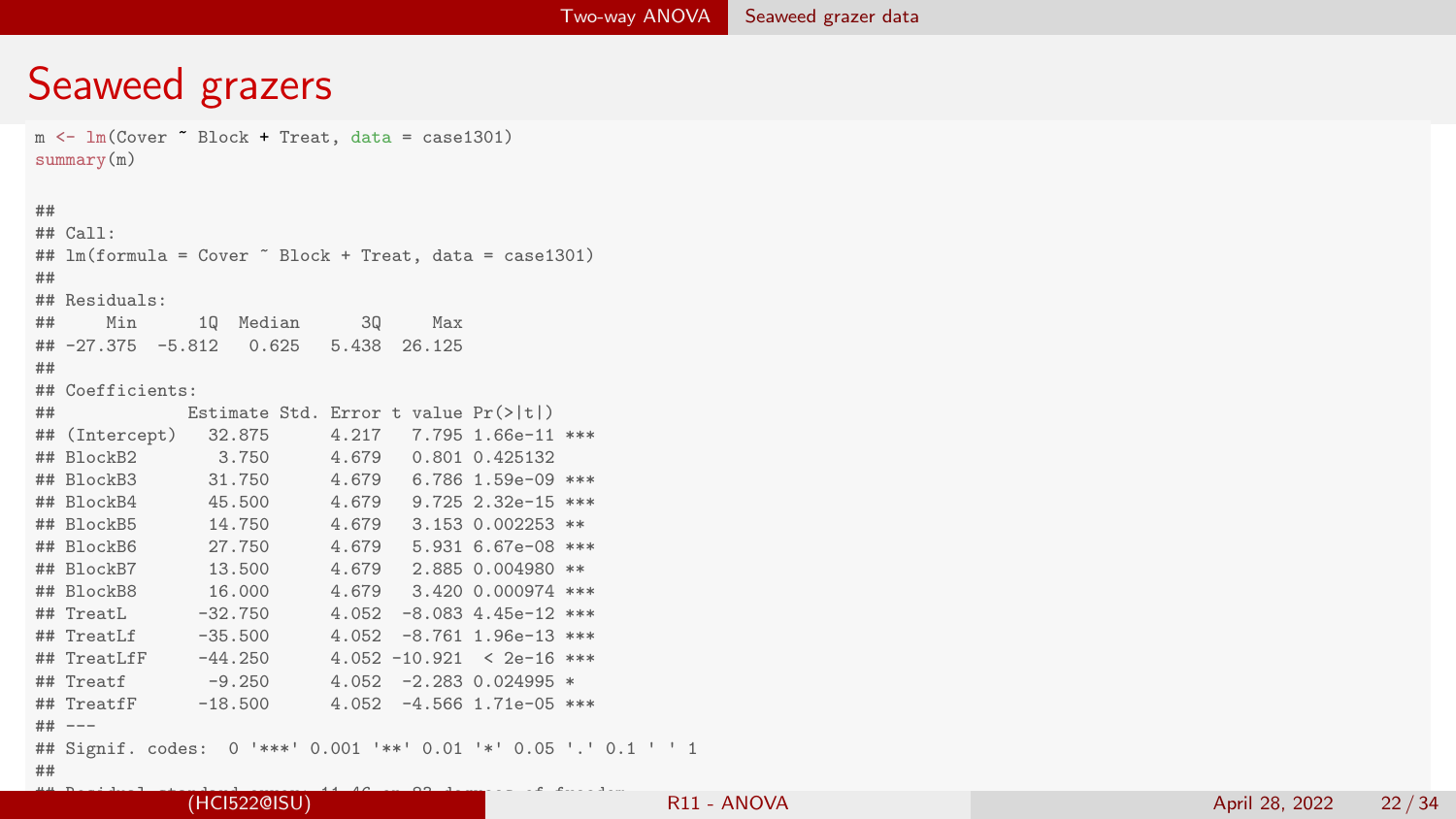#### <span id="page-22-0"></span>anova(m)

## Analysis of Variance Table ## ## Response: Cover ## Df Sum Sq Mean Sq F value Pr(>F) ## Block 7 19106 2729.4 20.780 6.977e-16 \*\*\* ## Treat 5 23046 4609.1 35.092 < 2.2e-16 \*\*\* ## Residuals 83 10902 131.3 ## --- ## Signif. codes: 0 '\*\*\*' 0.001 '\*\*' 0.01 '\*' 0.05 '.' 0.1 ' ' 1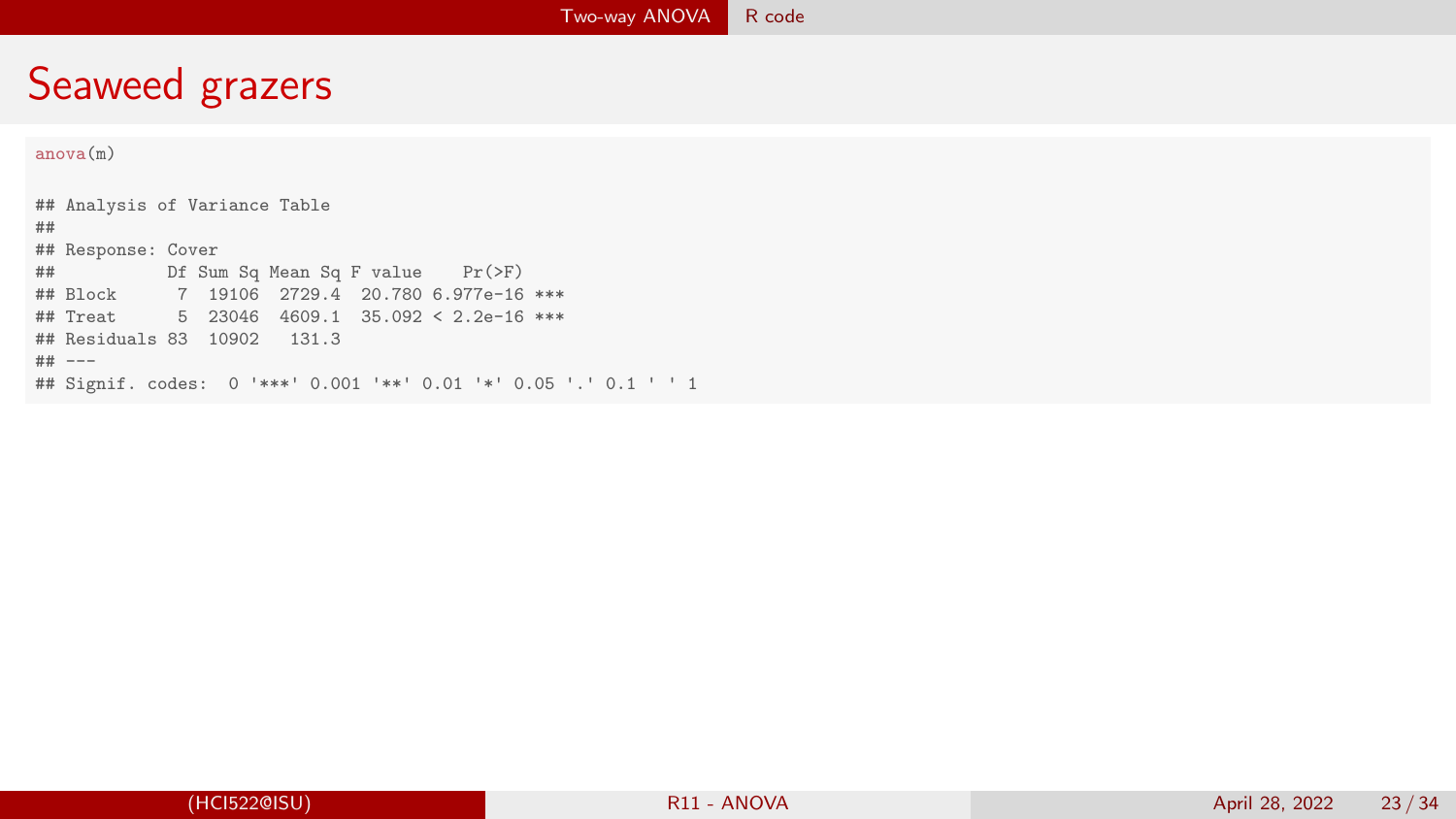## <span id="page-23-0"></span>Two-way ANOVA

Regression model with two categorical variable:

$$
Y_i \stackrel{ind}{\sim} N(\beta_0 + \underbrace{\beta_1 X_{i,1} + \dots + \beta_p X_{i,p}}_{\text{variable 1}} + \underbrace{\beta_{p+1} X_{i,p+1} + \dots + \beta_{p+q} X_{i,p+q}}_{\text{variable 2}}, \sigma^2)
$$

where

- $\theta$ ,  $\beta_r$ ,  $1 \leq r \leq p$  is the difference between mean response in the reference level compared to the level associated with the rth level
- $\theta$ ,  $\beta_r$ ,  $p+1 \le r \le p+q$  is the difference between mean response in the reference level compared to the level associated with the rth level

F-tests:

- 1. Variable 1
	- Reduced model: no categorical variables  $\beta_1 = \cdots = \beta_{n+a} = 0$
	- Full model: with first variable  $\beta_{n+1} = \cdots = \beta_{n+a} = 0$
- 2. Variable 2
	- Reduced model: with first variable  $\beta_{n+1} = \cdots = \beta_{n+a} = 0$
	- Full model: with both variables (see model above)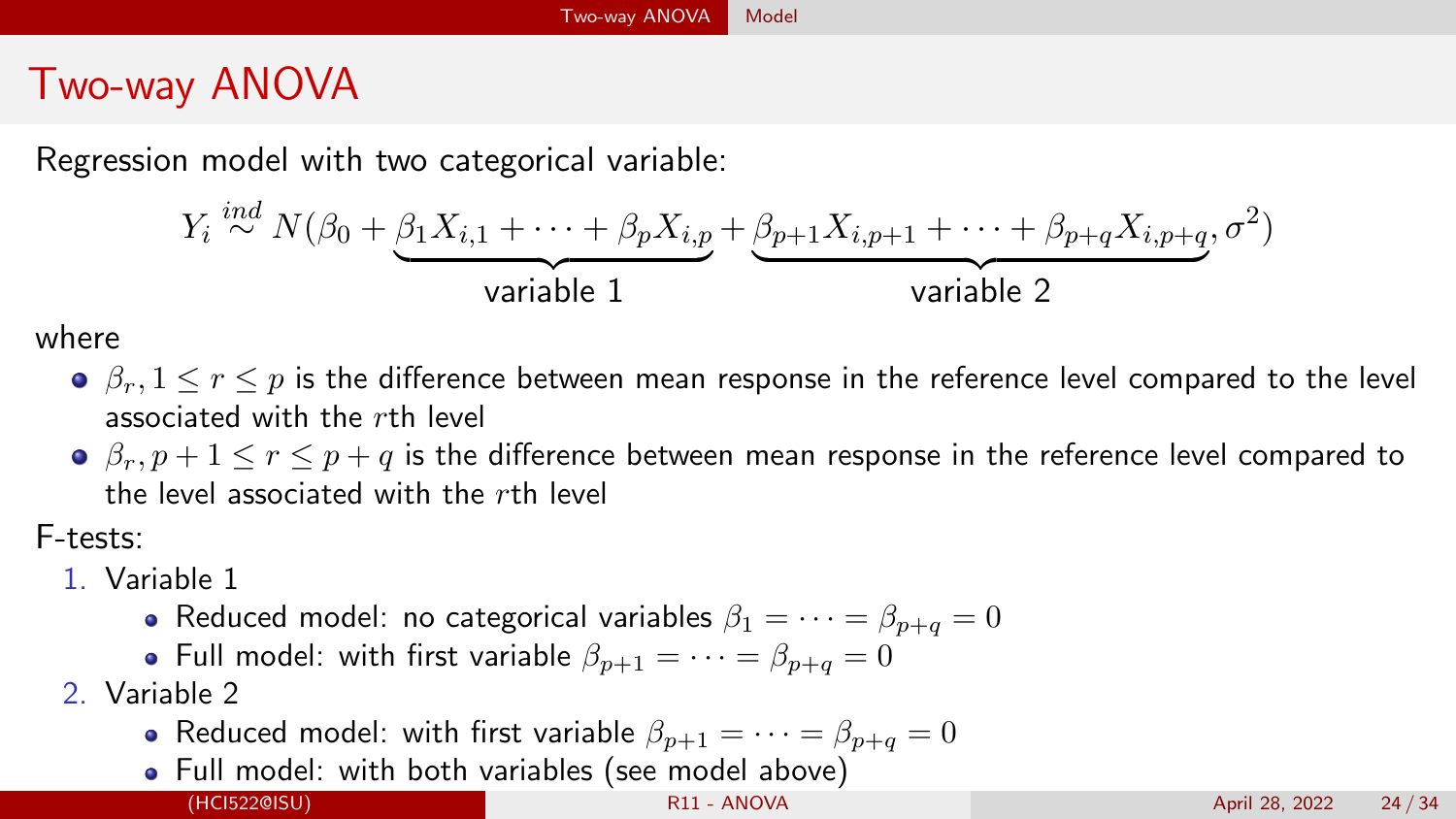```
anova(m)
```
## Analysis of Variance Table ## ## Response: Cover ## Df Sum Sq Mean Sq F value Pr(>F) ## Block 7 19106 2729.4 20.780 6.977e-16 \*\*\* 5 23046 4609 1 35.092 < 2.2e-16 \*\*\* ## Residuals 83 10902 131.3 ## --- ## Signif. codes: 0 '\*\*\*' 0.001 '\*\*' 0.01 '\*' 0.05 '.' 0.1 ' ' 1

#### Manuscript statements:

- There is evidence of a difference in mean cover amongst the blocks  $(F_{7,83} = 21, p \approx 0)$ .
- There is evidence of a difference in mean cover amongst the treatments after controlling for blocks  $(F_{5,83} = 35, p \approx 0)$ .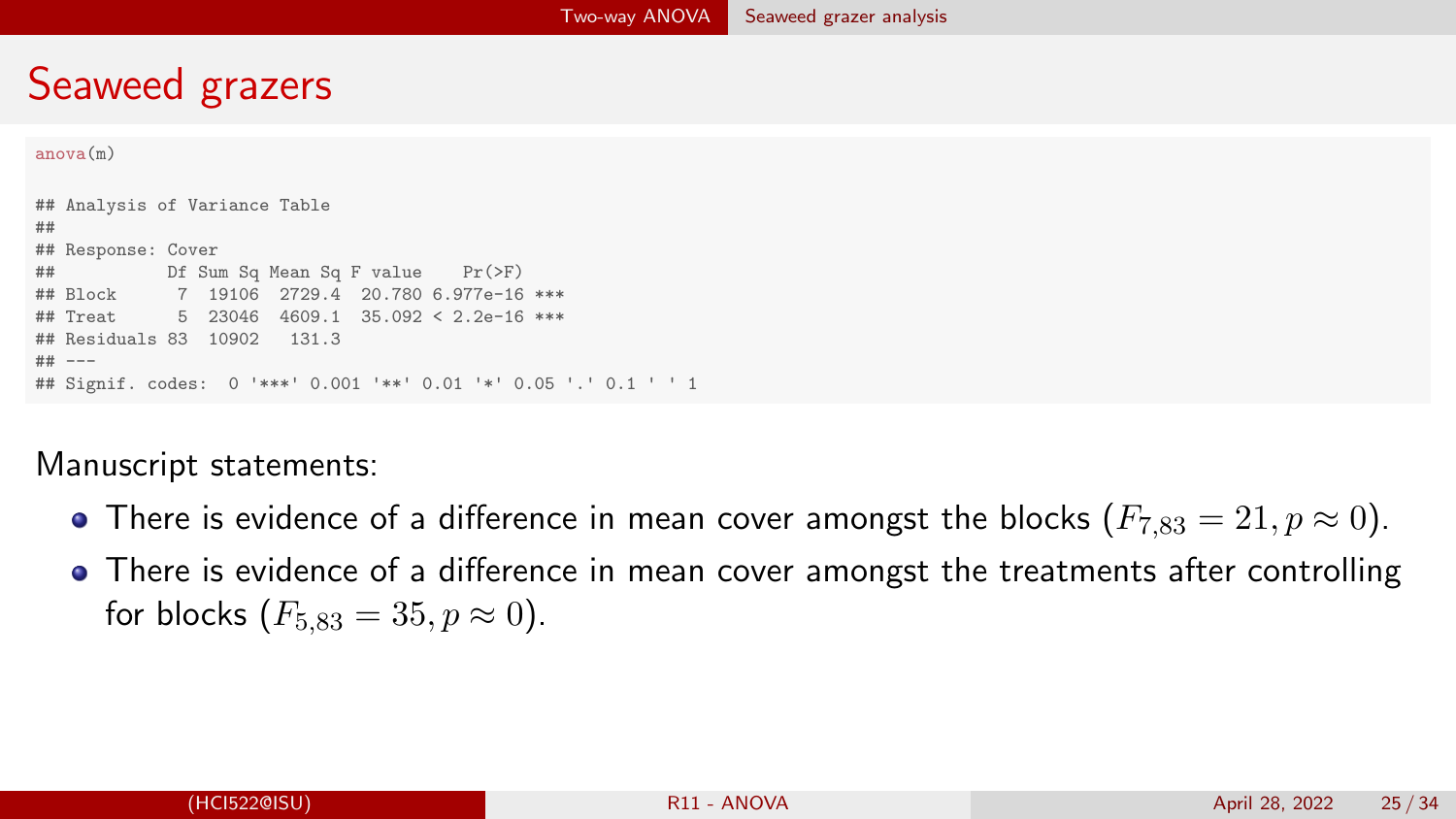#### <span id="page-25-0"></span>head(case1302)

## Company Treat Score ## 1 C1 Pygmalion 80.0<br>## 2 C1 Control 63.2 ## 2 C1 Control 63.2 ## 3 C1 Control 69.2 ## 4 C2 Pygmalion 83.9<br>## 5 C2 Control 63.1 ## 5 C2 Control 63.1  $C2$  Control 81.5

#### summary(case1302)

| ## | Company          |     | Treat         | Score          |
|----|------------------|-----|---------------|----------------|
| ## | C <sub>1</sub>   | : 3 | Control :19   | :59.50<br>Min. |
| ## | C10              | : 3 | Pygmalion: 10 | 1st Qu.: 69.20 |
| ## | C <sub>2</sub>   | : 3 |               | Median:73.90   |
| ## | C <sub>4</sub>   | : 3 |               | Mean :74.07    |
| ## | C <sub>5</sub>   | : 3 |               | 3rd Qu.: 78.90 |
| ## | C <sub>6</sub>   | : 3 |               | Max. :89.80    |
| ## | $(0$ ther $):11$ |     |               |                |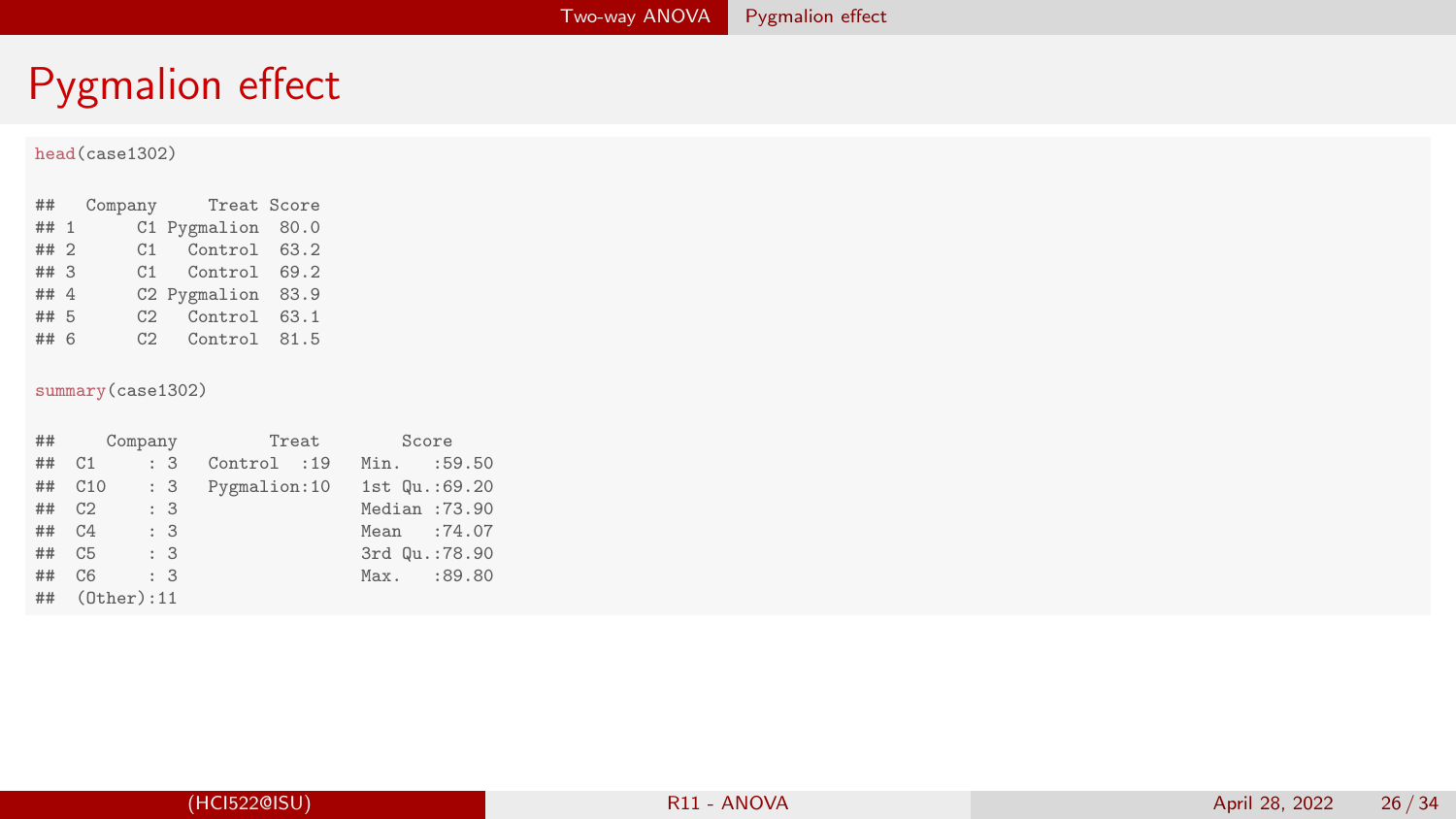ggplot(case1302, aes(x = Company, y = Score, shape=Treat, color=Treat)) + geom\_jitter(width=0.1, height=0)

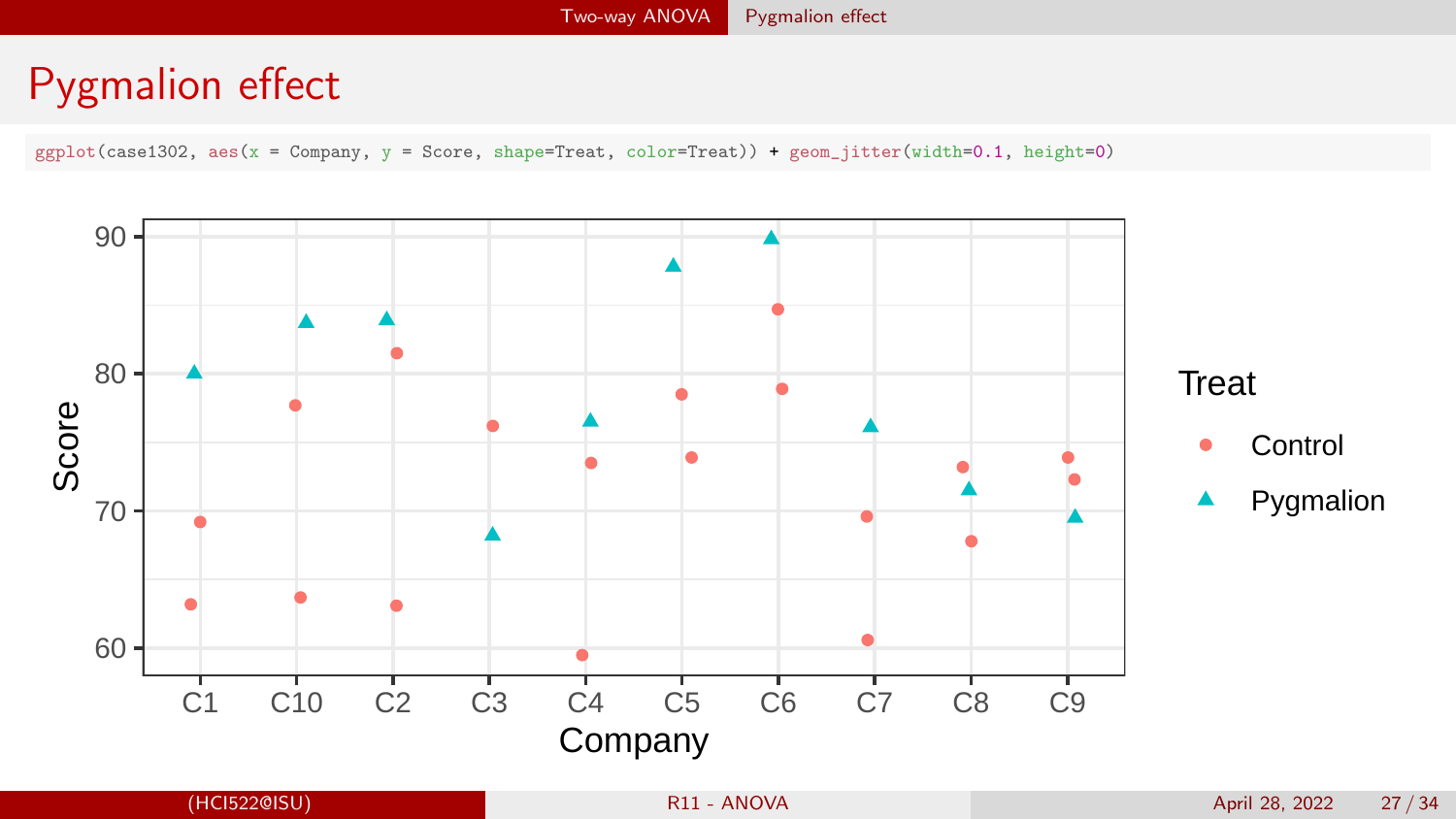m <- lm(Score ~ Company + Treat, data = case1302) summary(m) ## ## Call: ## lm(formula = Score ~ Company + Treat, data = case1302) ## ## Residuals: ## Min 1Q Median 3Q Max  $\#$  +  $-10.660 -4.147$ ## ## Coefficients: ## Estimate Std. Error t value Pr(>|t|) ## (Intercept) 68.39316 3.89308 17.568 8.92e-13 \*\*\* ## CompanyC10 4.23333 5.36968 0.788 0.4407 ## CompanyC2 ## CompanyC3 0.19658 6.01886 0.033 0.9743 ## CompanyC4 -0.96667 5.36968 -0.180 0.8591 ## CompanyC5 9.26667 5.36968 ## CompanyC6 13.66667 5.36968 2.545 0.0203 \* ## CompanyC7 -2.03333 5.36968 -0.379 0.7094 ## CompanyC8 0.03333 5.36968 0.006<br>## CompanyC9 1.10000 5.36968 0.205 ## CompanyC9 1.10000 5.36968 0.205 0.8400 ## TreatPygmalion 7.22051 2.57951 2.799 0.0119 \* ## --- ## Signif. codes: 0 '\*\*\*' 0.001 '\*\*' 0.01 '\*' 0.05 '.' 0.1 ' ' 1 ## ## Residual standard error: 6.576 on 18 degrees of freedom ## Multiple R-squared: 0.5647,Adjusted R-squared: 0.3228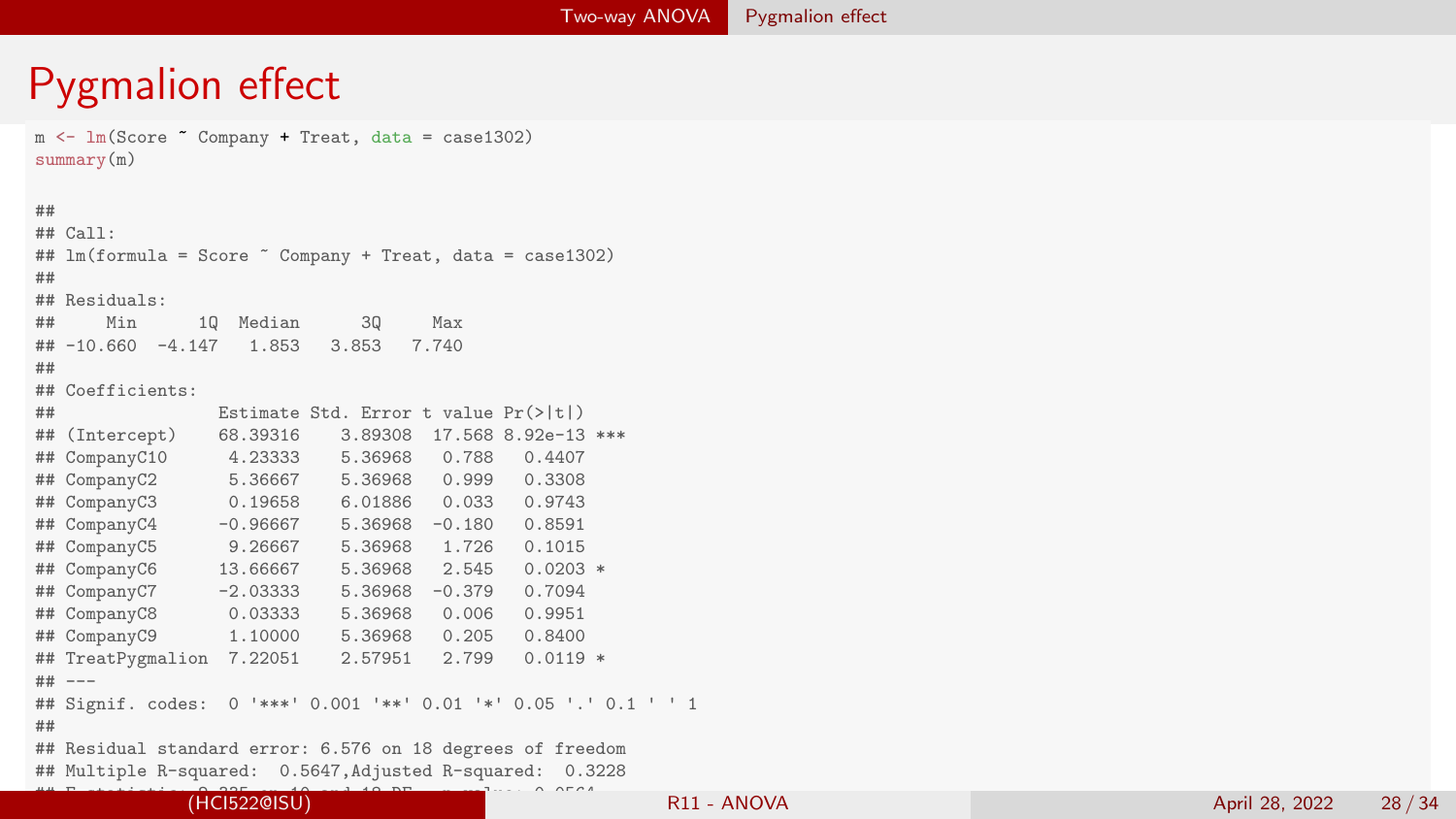#### anova(m)

## Analysis of Variance Table ## ## Response: Score ## Df Sum Sq Mean Sq F value Pr(>F) ## Company 9 670.98 74.55 1.7238 0.15556 ## Treat 1 338.88 338.88 7.8354 0.01186 \* ## Residuals 18 778.50 43.25 ## --- ## Signif. codes: 0 '\*\*\*' 0.001 '\*\*' 0.01 '\*' 0.05 '.' 0.1 ' ' 1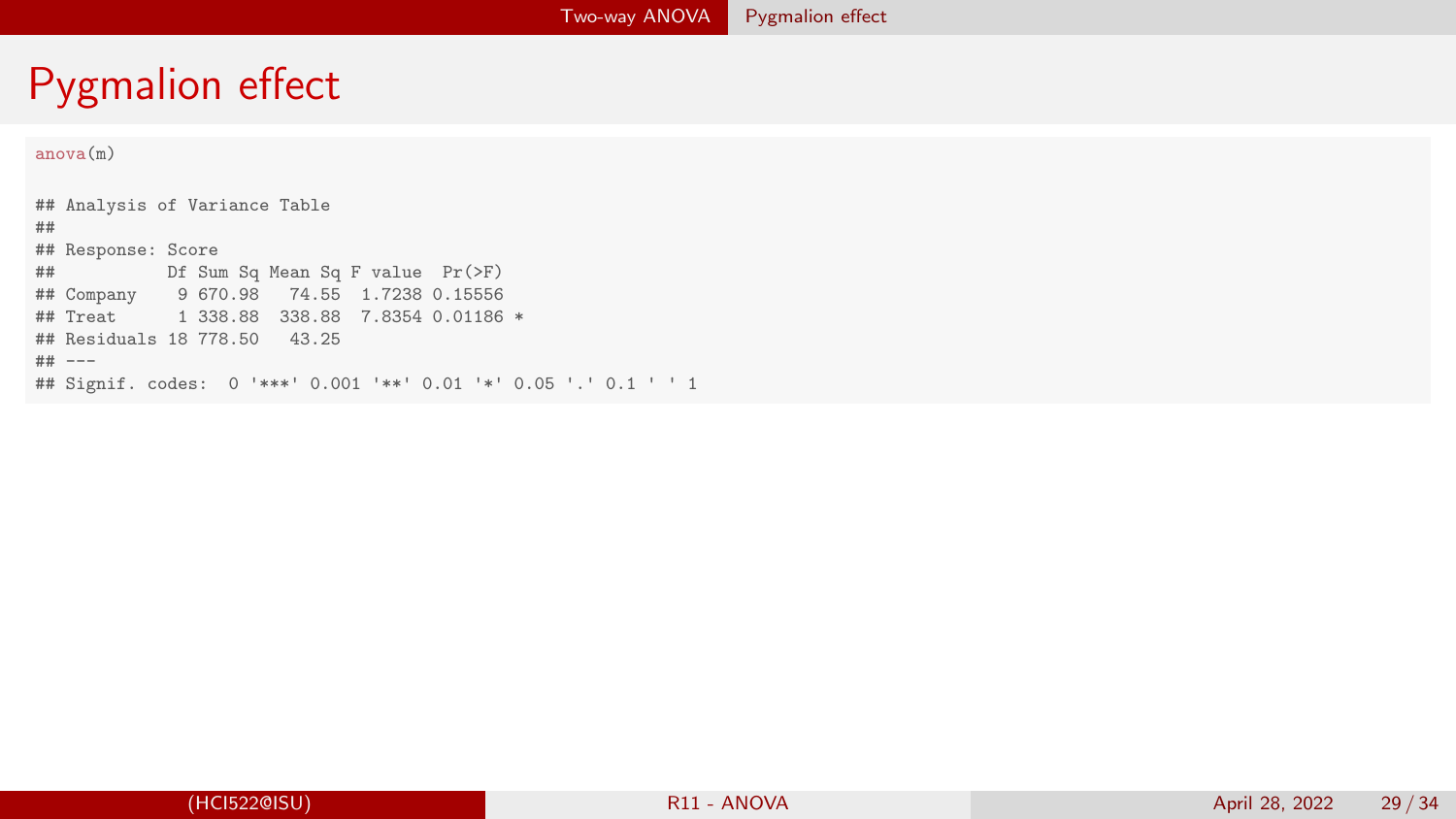```
anova(m)
```

```
## Analysis of Variance Table
##
## Response: Score
## Df Sum Sq Mean Sq F value Pr(>F)
## Company 9 670.98 74.55 1.7238 0.15556
## Treat 1 338.88 338.88 7.8354 0.01186 *
## Residuals 18 778.50 43.25
## ---
## Signif. codes: 0 '***' 0.001 '**' 0.01 '*' 0.05 '.' 0.1 ' ' 1
```
#### Manuscript statements:

- There is no evidence of a difference in mean score amongst the companies  $(F_{9,18} = 2, p = 0.16).$
- There is evidence of a difference in mean score amongst the treatments after controlling for company  $(F_{1,18} = 8, p = 0.01)$ .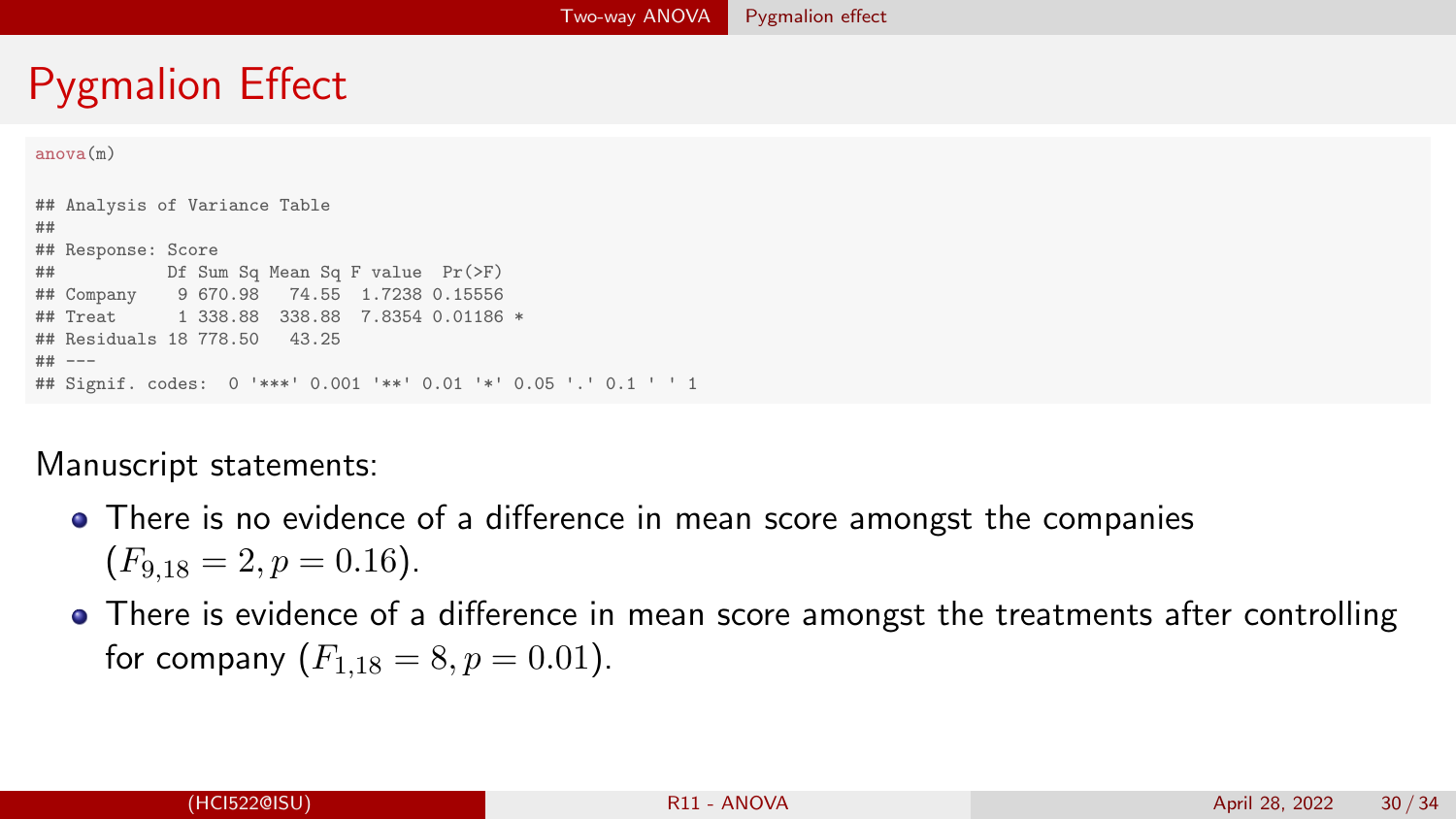```
drop1(m, test="F")
```
## Single term deletions ## ## Model: ## Score ~ Company + Treat ## Df Sum of Sq RSS AIC F value Pr(>F) ## <none> 778.5 117.41 ## Company 9 682.52 1461.0 117.67 1.7534 0.14844 ## Treat 1 338.88 1117.4 125.89 7.8354 0.01186 \* ## --- ## Signif. codes: 0 '\*\*\*' 0.001 '\*\*' 0.01 '\*' 0.05 '.' 0.1 ' ' 1

#### Manuscript statements:

- There is no evidence of a difference in mean score amongst the companies after controlling for treatment  $(F_{9,18} = 2, p = 0.15)$ .
- There is evidence of a difference in mean score amongst the treatments after controlling for company  $(F_{1,18} = 8, p = 0.01)$ .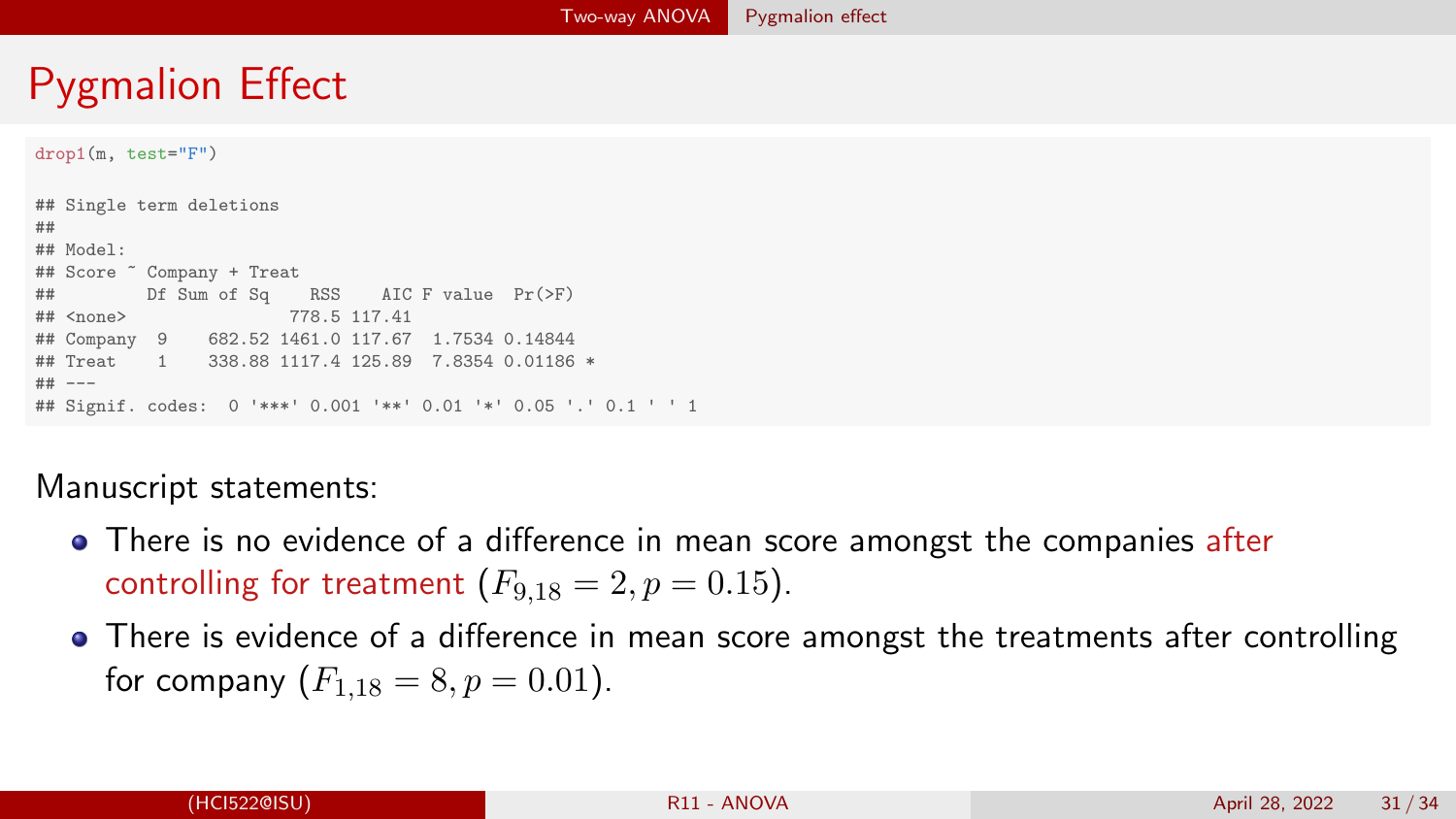#### **[Summary](#page-31-0)**

#### <span id="page-31-0"></span>ANOVA Tables

- Sequential comparisons
	- Adds new variable to model that already includes variables above it
	- Use anova() in R
	- SAS Type I sums of squares
- Partial comparisons
	- Removes variable from model that includes all other variables
	- Use drop1() in R
	- SAS Type III sums of squares
	- **SPSS** default
- Suggestions
	- Results are the same for complete, balanced experiments
	- Always include variables that were part of the experimental design
	- **Generally prefer drop1()**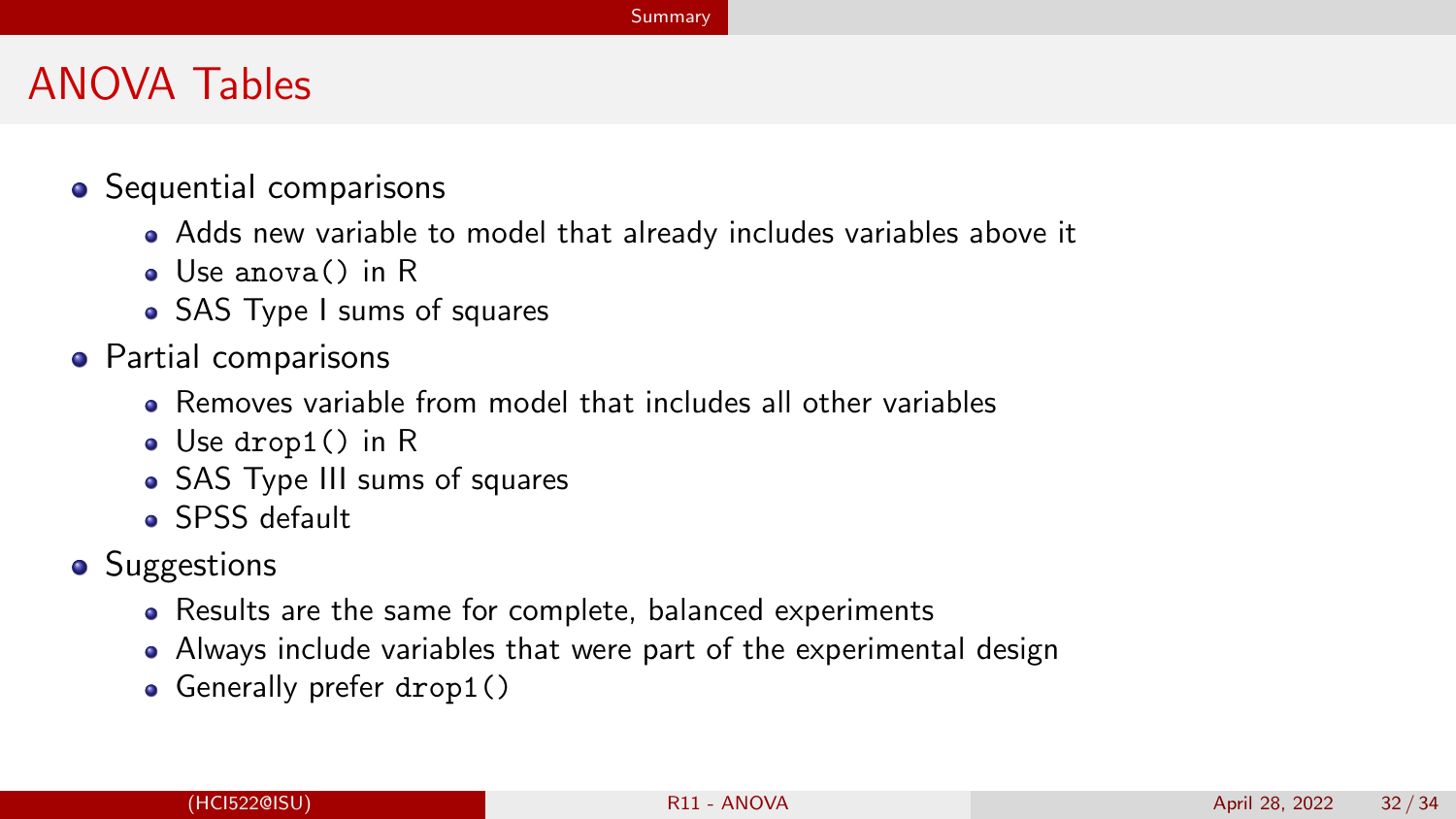#### <span id="page-32-0"></span>Three-way ANOVA

```
m <- lm(log(Forrest) ~ Stress + factor(SO2) + factor(O3), data = case1402)
drop1(m, test="F")
## Single term deletions
##
## Model:
# log(Forrest) ~ Stress + factor(SO2) + factor(O3)<br># metal by Sum of Sq. RSS. ATC F value
\# Example 11 Deg 12 Def Sum of Sq RSS AIC F value Pr(>F)
                             0.51159 - 106.143## Stress 1 0.00804 0.51963 -107.675 0.3456 0.5625887
## factor(SO2) 2 0.06346 0.57505 -106.635 1.3646 0.2762792
## factor(O3) 4 0.75818 1.26977 -86.871 8.1510 0.0003437 ***
## ---
## Signif. codes: 0 '***' 0.001 '**' 0.01 '*' 0.05 '.' 0.1 ' ' 1
```